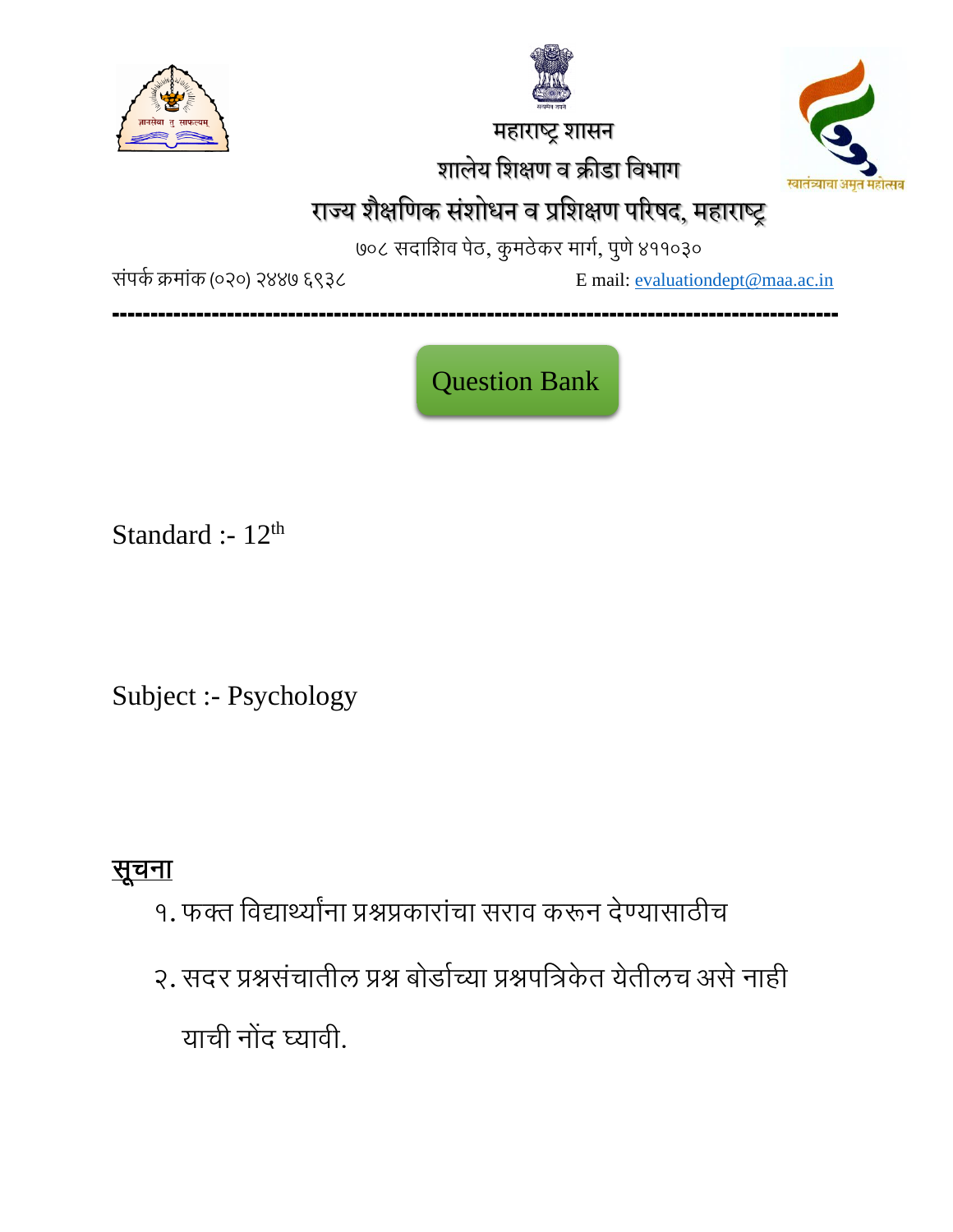# **Question Bank – Psychology (Standard 12th)**

# **Chapter 1 : Psychology – A Scientific Discipline**

**Q.1. Complete the following statements by selecting the appropriate words given in the brackets : (1 mark each)** 

(1) Till 1879, psychology was a branch of …………………………..

(physics, philosophy, physiology)

 $(2)$  Psychology is a  $\ldots$   $\ldots$  science.

(natural, social, biological)

(3) ……………………. proposed a theory of psychoanalysis.

(Wilhelm Wundt, Carl Rogers, Sigmund Freud)

(4) The first laboratory of psychology was started in …………………………..

(America, India, Germany)

(5) …………………….. method has assigned the status of 'science' to psychology.

(Survey, Experimental, Correlation)

| Group 'A'         | Group 'B'         |
|-------------------|-------------------|
| (1) Structuralism | (a) John Watson   |
| (2) Functionalism | (b) Carl Rogers   |
| (3) Behaviourism  | (c) Ulric Neisser |
| (4) Congnitivism  | (d) William James |
|                   | (e) Wilhelm Wundt |
|                   | (f) Jean Piaget   |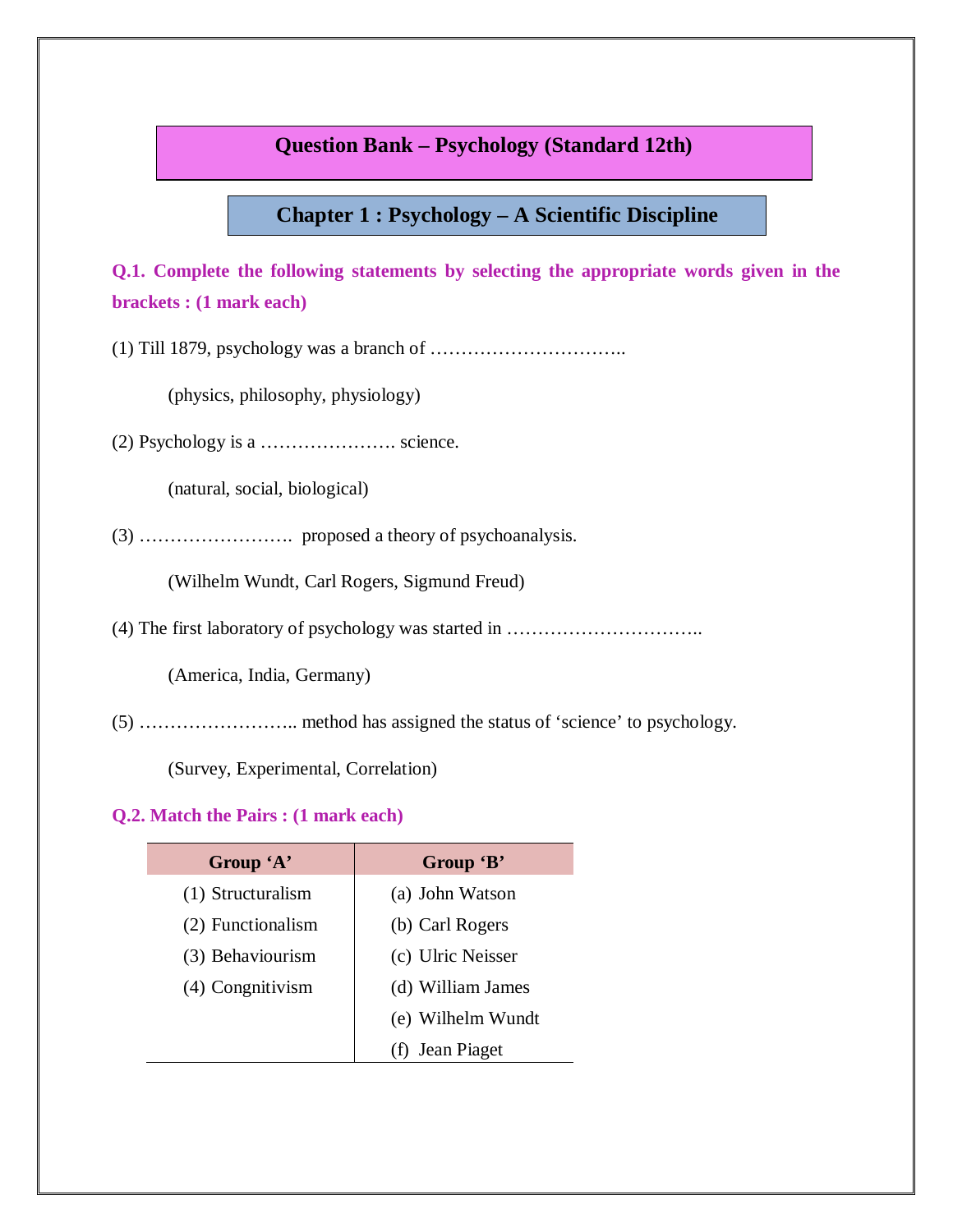- (1) Psychology is a study of mental processes.
- (2) An experimenter is a person on whom the experiment is conducted.
- (3) In positive correlation, the changes in two variables are in same direction.
- (4) Psychology is simply a pseudoscience.
- (5) All laws in psychology cannot be universally applicable.
- (6) Psychology is a natural science.

#### **Q.4. Answer the following questions in one sentence each : (1 mark each)**

- (1) In which year was the first psychology laboratory established?
- (2) Who is considered as the 'Father of American Psychology'?
- (3) Who is called an experimenter?
- (4) What is meant by participant?
- (5) Who has developed the Rational Emotive Behavioural Therapy?
- (6) From which Latin word is the English word 'Science' derived?
- (7) What does the Latin word 'Scientia' mean?

#### **Q. 5. Answer the following questions in 25 to 30 words each : (2 marks each)**

- (1) What are the key features of psychology?
- (2) Explain the important features of experimental method in your own words.
- (3) Explain the nature of negative correlation with the help of any two examples.
- (4) Explain any two challenges in establishing psychology as a science.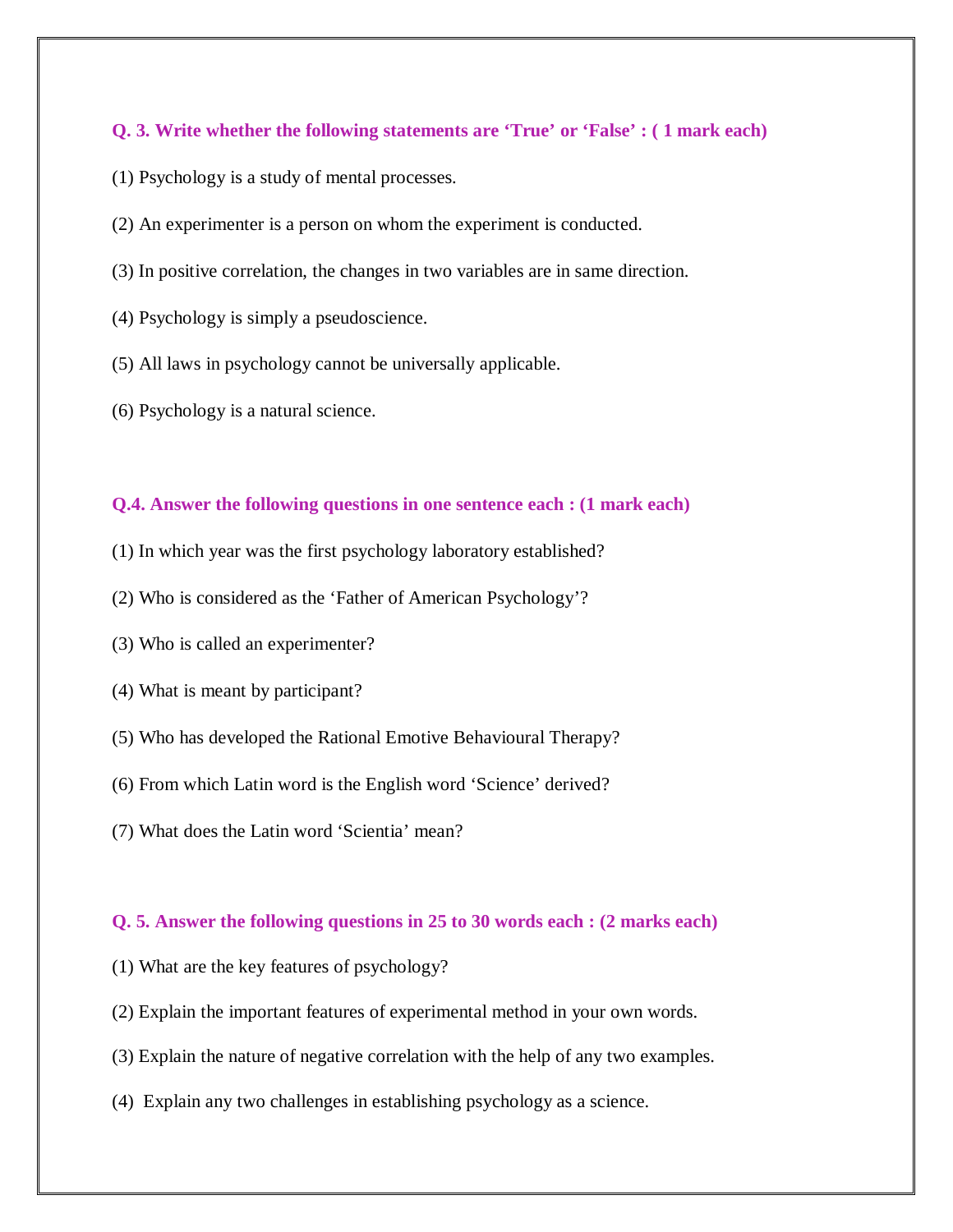# **Q. 6. Write short notes on the following topics in 50 to 60 words each : (3 marks each)**

- (1) Survey method
- (2) Any three characteristics of rational individual
- (3) Three types of correlation
- (4) Any three key features of science
- (5) Types (groups) of sciences

# **Q. 7. Write answers to the following questions based on examples only in words :**

 **(2 marks each)**

Note: As this question type is of new format, the questions in this question type are given with answers.

(1) Shailesh collected information from the sample and studied the problems of the workers. Thus, what method of study in psychology must he have adopted?

### **Ans. Survey**

(2) A psychological experiment conducted in the United States in 2010 was reproduced by Sagar in India in 2010 to assure the reliability of its results. This is a description of which key feature of science?

### **Ans. Replication**

(3) Based on psychological theories, it is possible to speculate when a person may show aggressive behavior. This is a description of which key feature of science?

# **Ans. Predictability**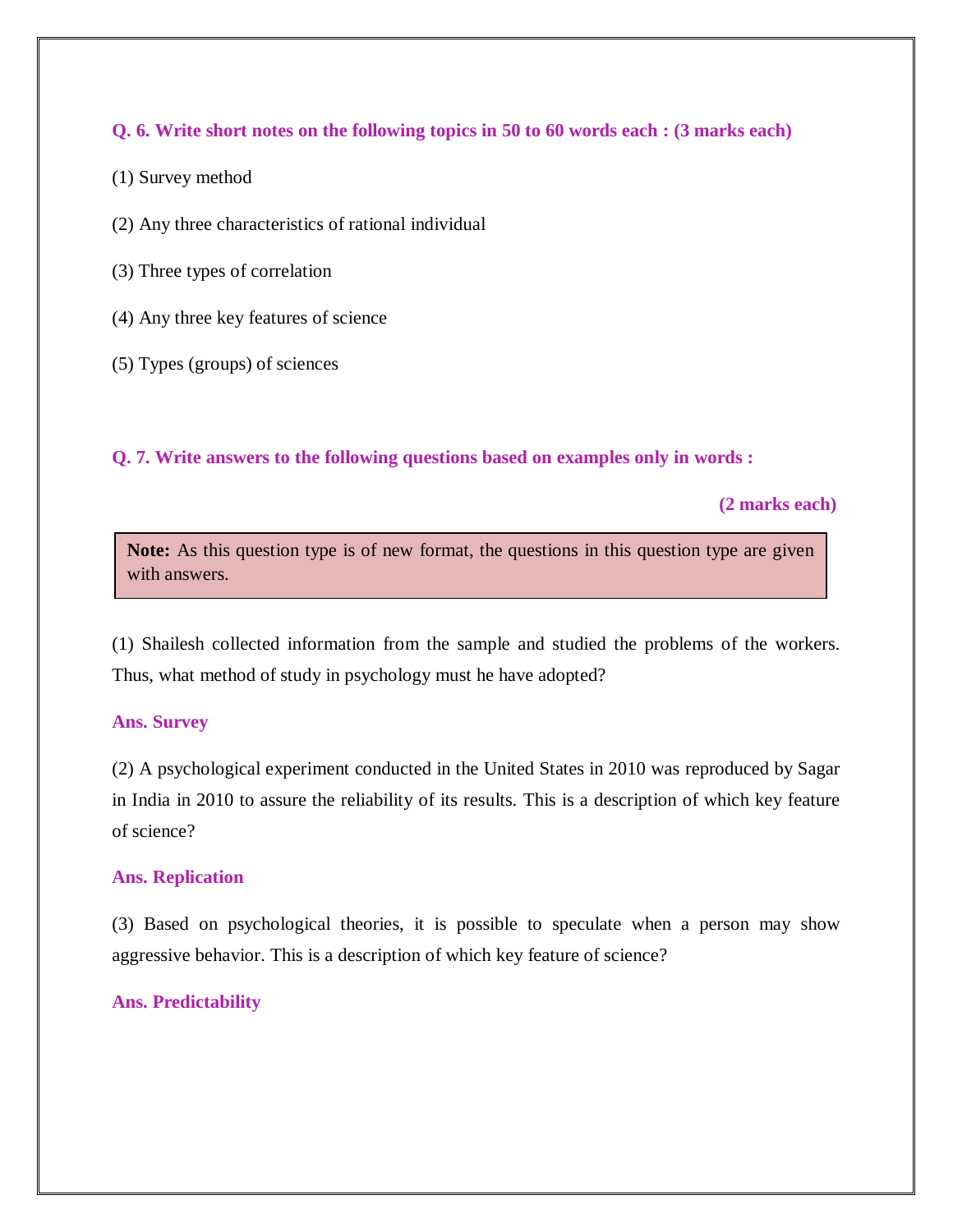(4) The experiment conducted by Chetan showed him that increasing the amount of practice reduces the number of errors in writing. What kind of correlation did Chetan find between practice and errors in writing?

#### **Ans. Negative correlation**

# **Q. 8. Explain the following concepts in 25 to 30 words each : (2 marks each)**

- (1) Replication
- (2) Participant
- (3) Tolerance A characteristic of a rational individual
- (4) Empirical evidence
- (5) Science
- (6) Experimenter
- (7) Zero correlation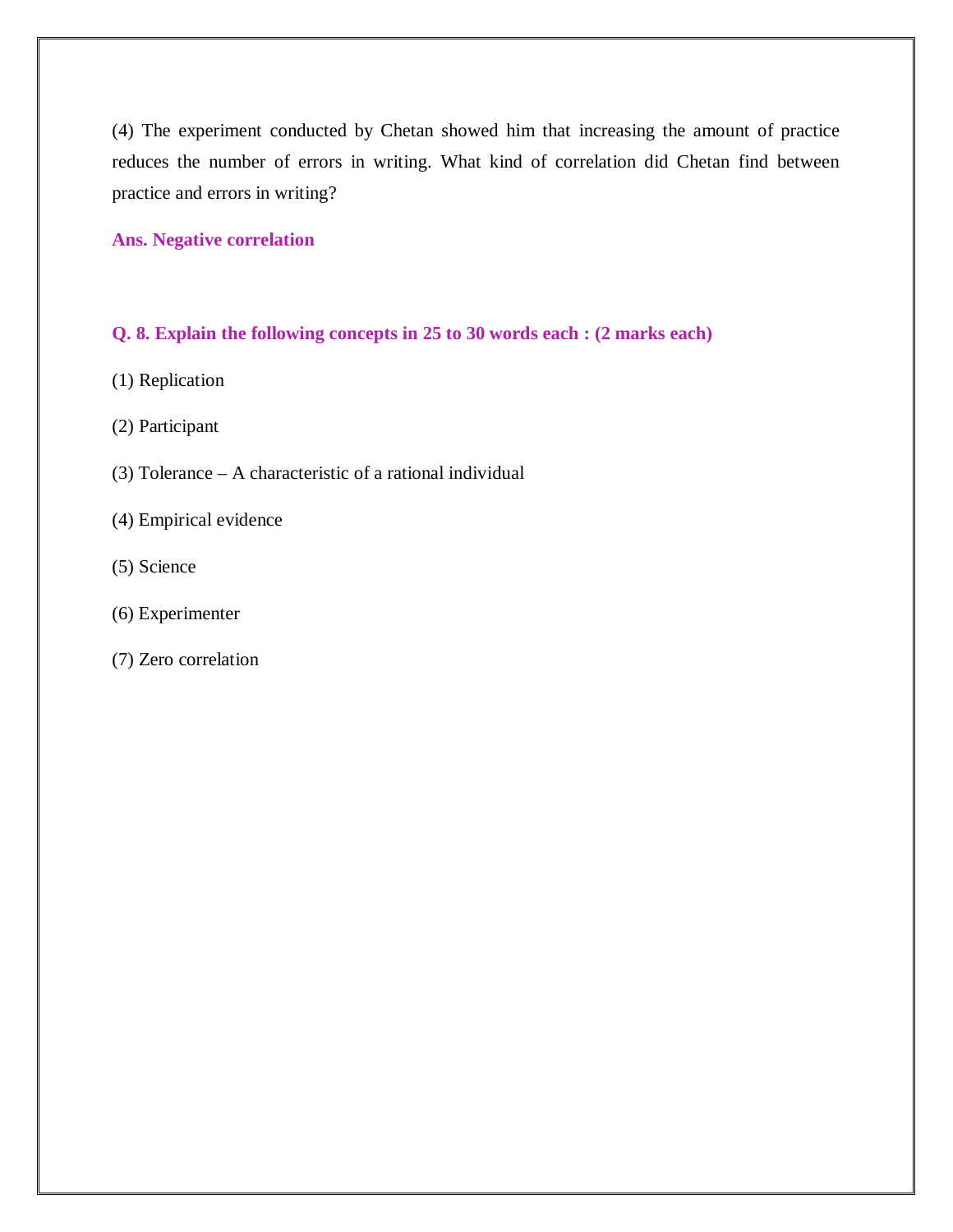# **Chapter 2 : Intelligence**

**Q.1. Complete the following statements by selecting the appropriate words given in the brackets : (1 mark each)** 

(1) ………………….. has given formula for I.Q.

(Binet, Stern, Wechsler)

(2) ………………… has given the concepts of fluid intelligence and crystallized intelligence.

(Cattell, Thorndike, Salovey)

(3) …………………….. is an individual test of intelligence.

(Army Alpha Test, Army Beta Test, Block Building Test)

(4) If the mental age of a 10 year old girl is 12 years, then her IQ is .......................

(80, 100, 120)

(5) ……………….. is known as the 'Father of Intelligence Test'.

(Cattell, Binet, Terman)

| Group 'A'           | Group 'B'                         |
|---------------------|-----------------------------------|
| (1) Factor analysis | (a) Army Alpha Test               |
| (2) Robert Yerks    | (b) Coloured Progressive Matrices |
| (3) Merril Palmer   | (c) Pass-along Test               |
| (4) Raven           | (d) Multiple intelligence theory  |
| (5) Howard Gardner  | (e) Statistical method            |
|                     | (f) Block Building Test           |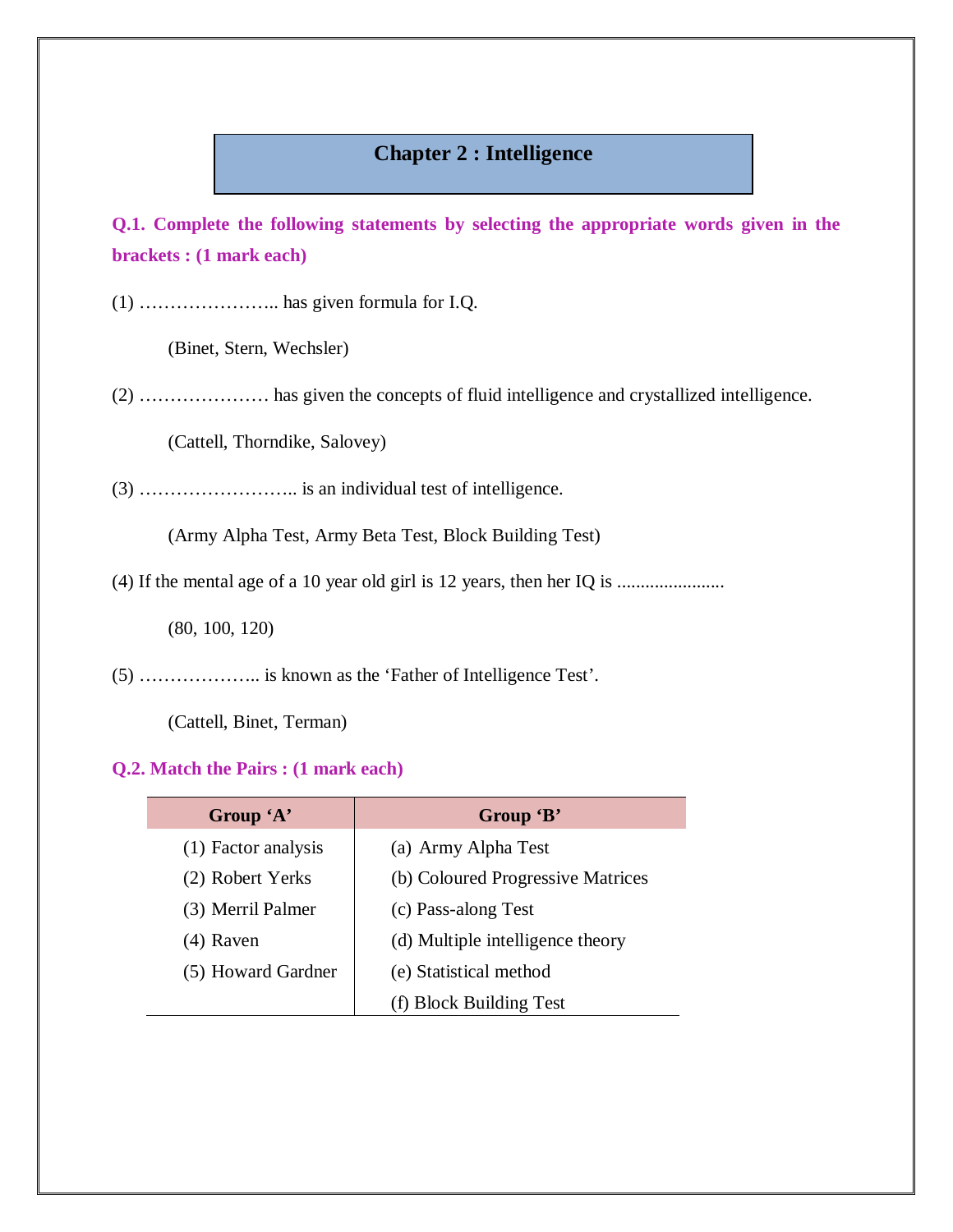- (1) Verbal tests of intelligence can be given easily to illiterate people.
- (2) There are certain limitations to Artificial Intelligence.
- (3) Group tests of intelligence are less expensive.
- (4) Intelligence tests are not useful in vocational guidance.

#### **Q.4. Answer the following questions in one sentence each : (1 mark each)**

- (1) What is meant by intelligence?
- (2) Who is considered as the 'Father of Intelligence Test'?
- (3) What are the two types of intelligence explained by Raymond Cattell and John Horn?
- (4) What is meant by verbal test of intelligence?
- (5) What is meant by individual test of intelligence?

### **Q. 5. Answer the following questions in 25 to 30 words each : (2 marks each)**

- (1) Write the features of individual tests of intelligence in your own words.
- (2) Write in brief about the group tests of intelligence.

(3) Nidhi is a genius girl. He chronological age is 10 years and her mental age is 15 years. Find out her Intelligence Quotient (I.Q.) using the formula.

- (4) Explain the disadvantages of verbal tests of intelligence.
- (5) Explain the advantages of group tests of intelligence.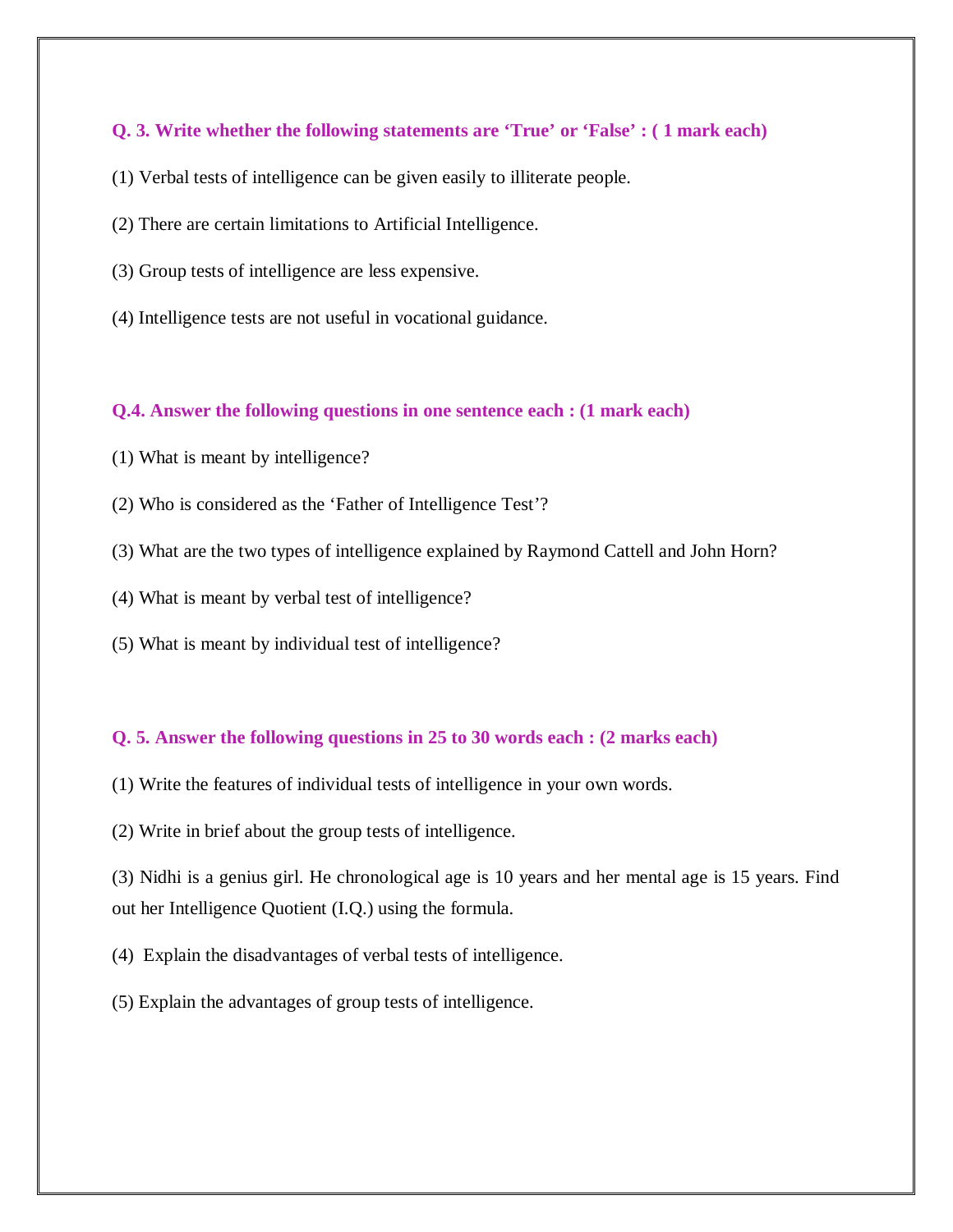**Q. 6. Write short notes on the following topics in 50 to 60 words each : (3 marks each)** 

- (1) Intelligence Quotient
- (2) Verbal tests of intelligence
- (3) Non verbal tests of intelligence
- (4) Individual tests of intelligence
- (5) Group tests of intelligence
- (6) Artificial Intelligence
- (7) Alfred Binet's contribution to measurement of intelligence
- (8) Horward Gardner's theory of multiple intelligence
- (9) Charles Spearman's perspective on intelligence

### **Q. 7. Write answers to the following questions based on examples only in words :**

 **(2 marks each)**

Note: As this question type is of new format, the questions in this question type are given with answers.

(1) Prof. Shinde gave an intelligence test to solve to Ram, Ali, Sneha and Mahek at the same time. Based on the methods of administration, what kind of intelligence test did Prof. Shinde use?

### **Ans. Group test of intelligence**

(2) In developed countries, patients are cared for with the help of automated robots. On what type of intelligence is the function of an automated robot likely to be based?

### **Ans. Artificial Intelligence**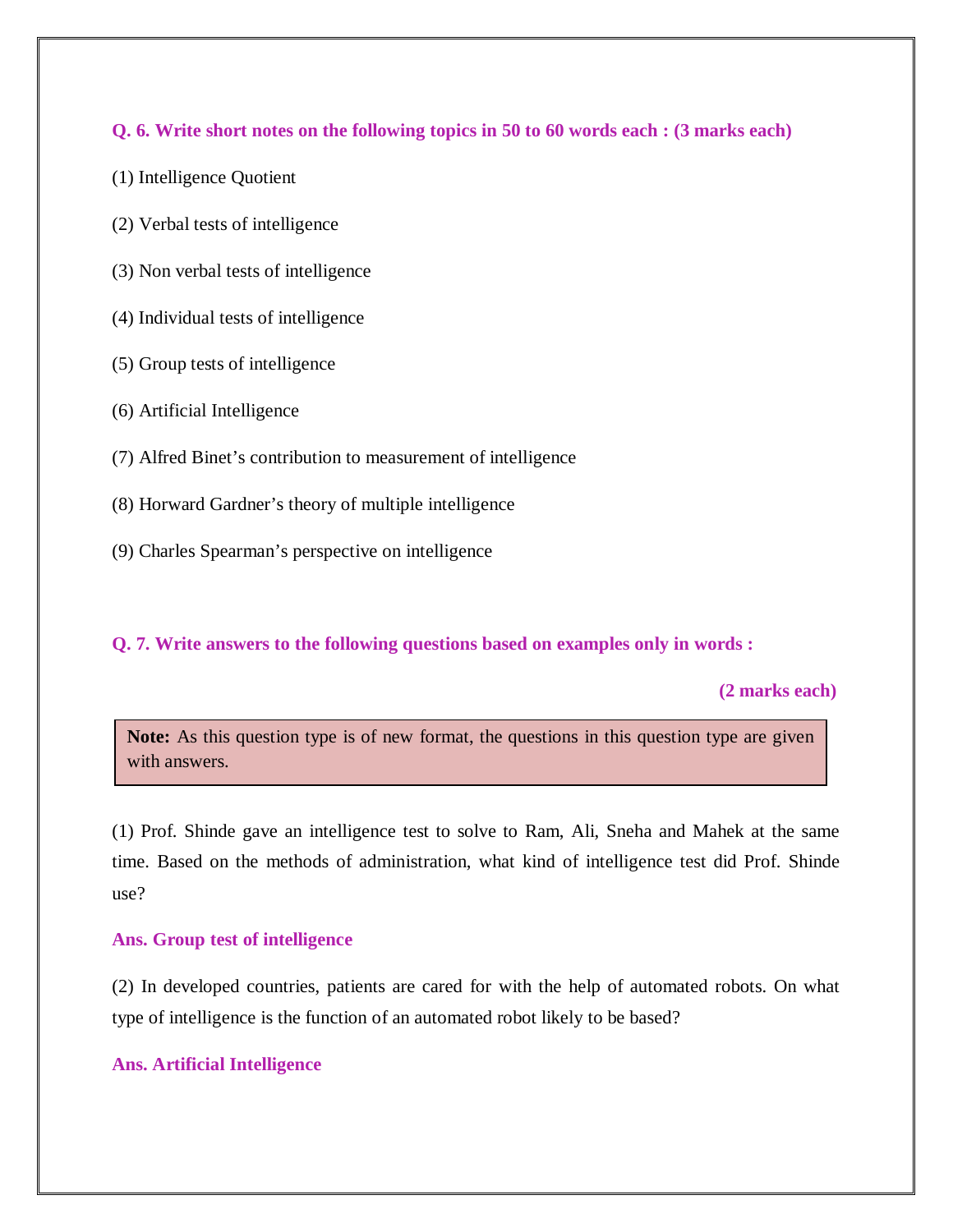(3) Rajesh wants to measure intelligence of illiterate people. Depending on the test material used, what type of intelligence test will he have to use?

### **Ans. Non verbal (Paper pencil / performance) test of intelligence**

- **Q. 8. Explain the following concepts in 25 to 30 words each : (2 marks each)**
- (1) Intelligence
- (2) Intelligence Quotient
- (3) Mental age
- (4) Non verbal test of intelligence
- (5) Group test of intelligence
- (6) Artificial Intelligence
- (7) General (g) factor of intelligence
- (8) Specific (s) factor of intelligence
- (9) Fluid intelligence
- (10) Crystallized intelligence

# **Q. 9. Answer the following questions in 150 to 200 words each : (10 marks)**

- (1) Write in detail about the history of intelligence testing.
- (2) Explain with suitable examples the applications of intelligence testing in various areas.
- (3) What is meant by intelligence? Write in brief about the various types of intelligence tests.

(4) What is meant by intelligence? Explain various perspectives on intelligence with suitable examples.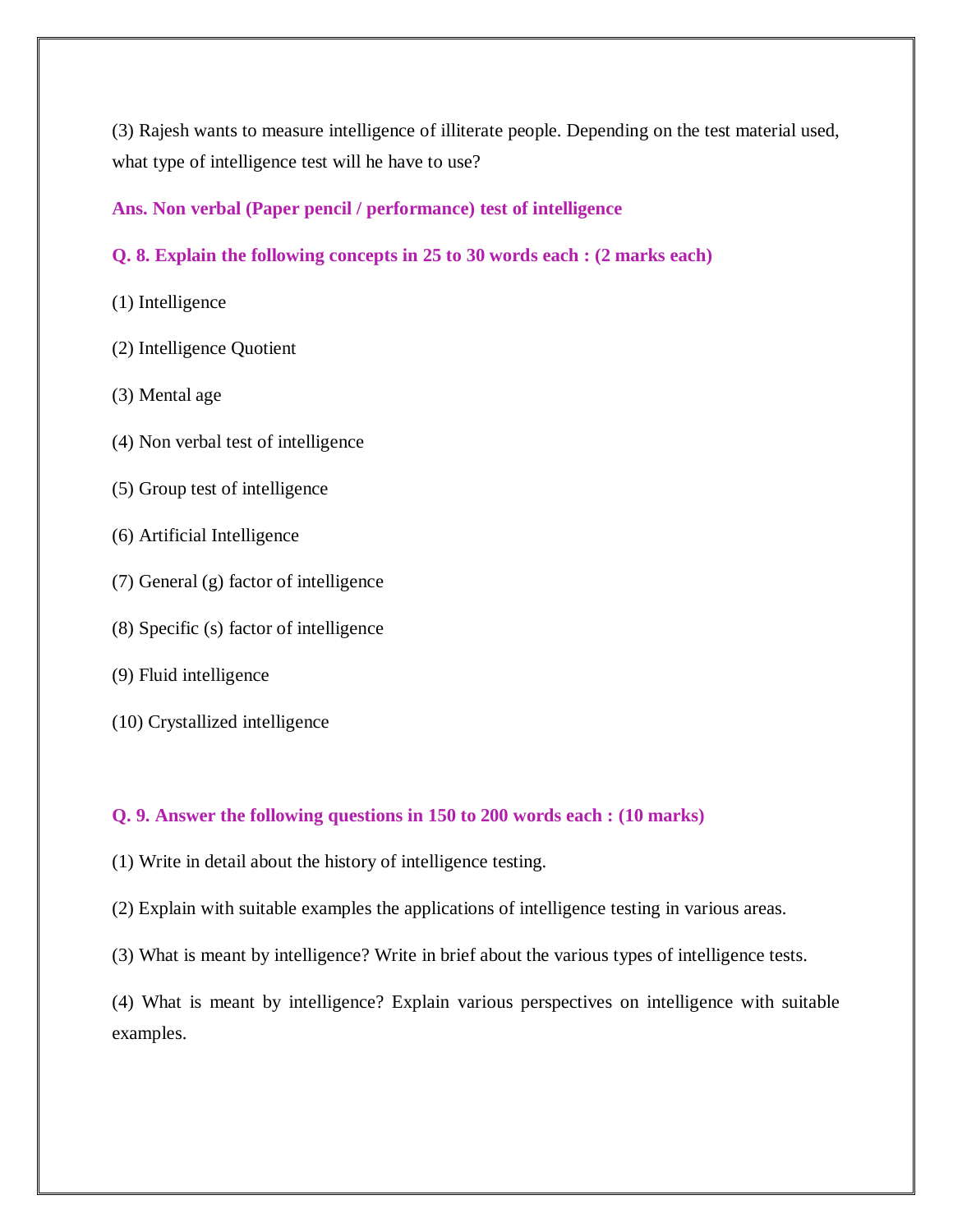# **Chapter 3 : Personality**

**Q.1. Complete the following statements by selecting the appropriate words given in the brackets : (1 mark each)** 

(1) The ink blot test was developed by psychologist ………………………..

(Murray, Rorschach, Morgan)

(2) …………………….. perspective assumes the importance of unconscious motives in the development of personality.

(Humanistic, Trait, Psychodynamic)

(3) ……………….. trait indicates tendency to experience negative emotions.

(Extroversion, Neuroticism, Agreeableness)

(4) Sentence completion test is ……………… technique.

(self report, projective, behavioural analysis)

| Group 'A'                 | Group 'B'         |
|---------------------------|-------------------|
| (1) Self report technique | (a) Interview     |
| (2) Projective method     | (b) MMPI          |
| (3) Behavioural analysis  | (c) TAT           |
| $(4)$ Thyroxin            | (d) Pancreas      |
|                           | (e) Thyroid gland |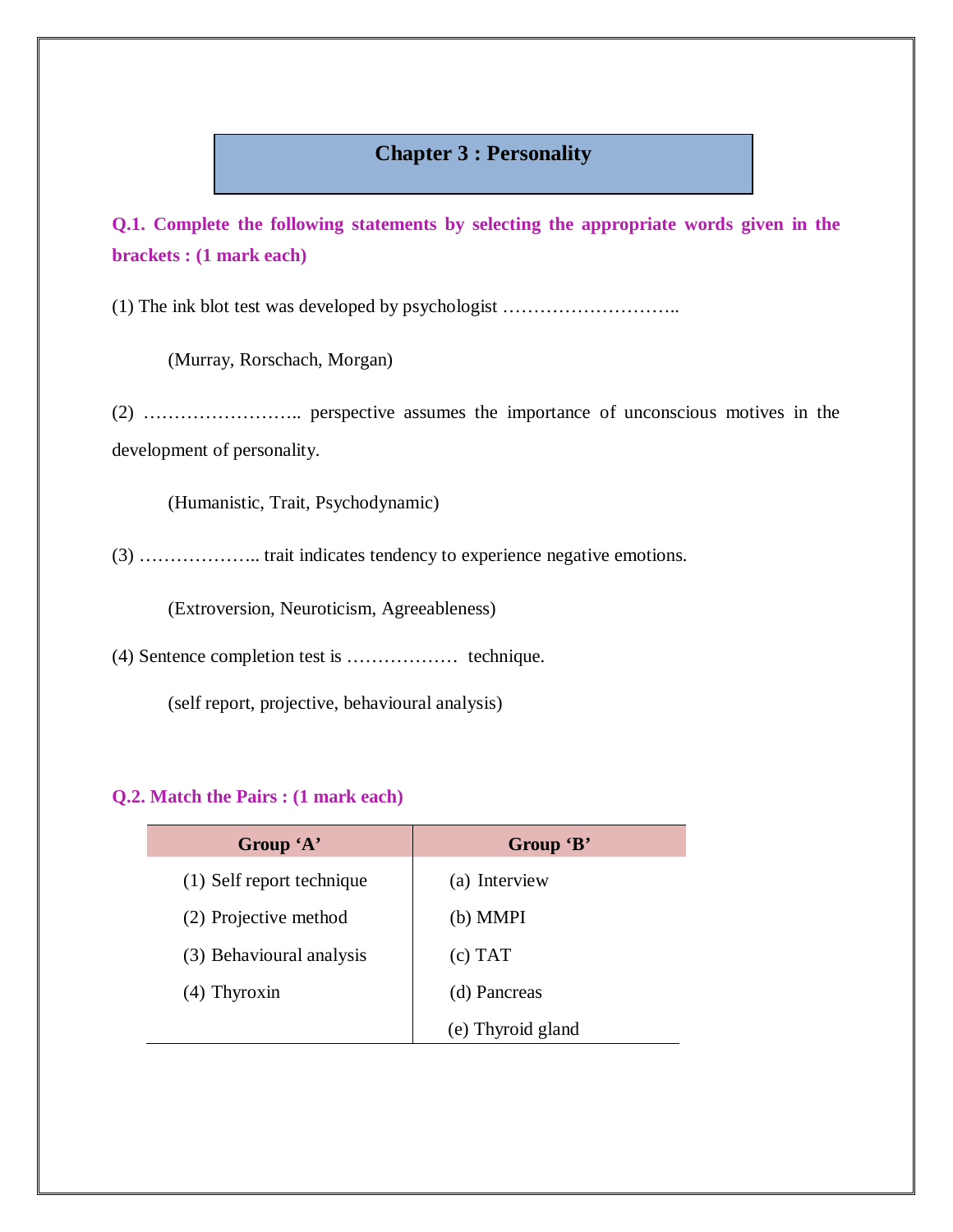- (1) Personality is merely related to external appearance.
- (2) People with high neuroticism are found to be anxious and depressed.
- (3) Children from families having a warm emotional atmosphere are well adjusted.
- (4) People having low conscientiousness are irresponsible.

#### **Q.4. Answer the following questions in one sentence each : (1 mark each)**

- (1) From which Latin word is the English word 'Personality' derived?
- (2) Who has developed the Thematic Apperception Test?
- (3) Which perspective of studying personality emphasizes the study of unconscious motivations?

#### **Q. 5. Answer the following questions in 25 to 30 words each : (2 marks each)**

- (1) What is meant by an interview?
- (2) Explain in your own words the effect of culture on personality.
- (3) Explain how the mass media can influence your personality.
- (4) Write about the self report techniques of measurement of personality.

#### **Q. 6. Write short notes on the following topics in 50 to 60 words each : (3 marks each)**

- (1) Rorschach's Ink Blot Test
- (2) Thematic Apperception Test
- (3) The effect of peer group on personality
- (4) Any three perspectives of studying personality.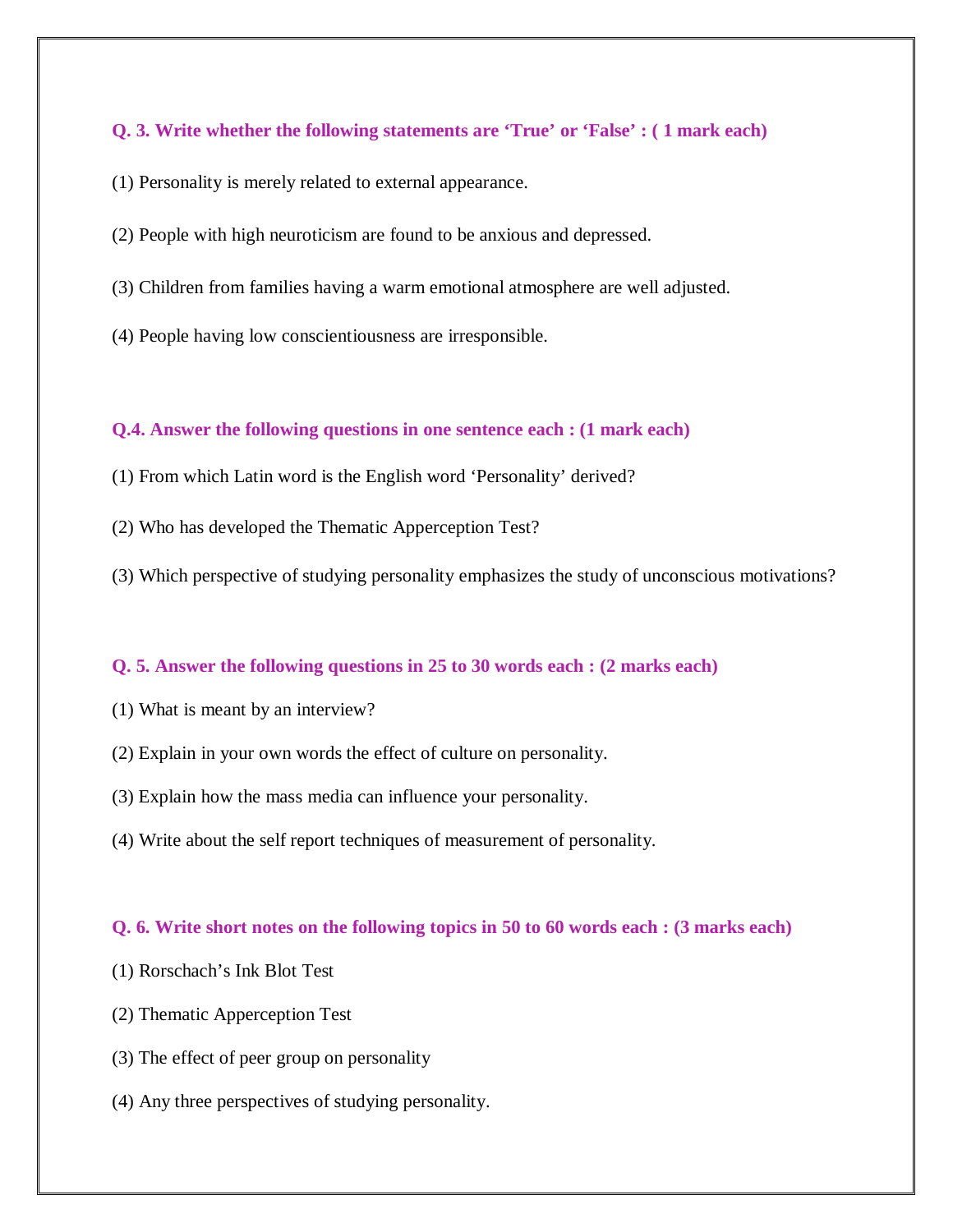# **Q. 7. Write answers to the following questions based on examples only in words :**

### **(2 marks each)**

Note: As this question type is of new format, the questions in this question type are given with answers.

(1) Sujata is always anxious, constantly irritated by small reasons, depressed on many occasions. This is the description of which personality factor explained in the Big Five Factor Model of Personality?

# **Ans. Neuroticism**

(2) Despite much insistence from friends, Swapnil flatly refused to drink alcohol using selfcontrol. This is the description of which personality factor explained in the Big Five Factor Model of Personality?

### **Ans. Conscientiousness**

(3) Sandesh has never committed corruption even while working with an officer who has been feeding corruption. This is the description of which personality factor explained in the Big Five Factor Model of Personality?

### **Ans. Conscientiousness**

(4) Ashish was having some issues related to his personality and so Mr. Patil started asking him questions through interview. On the basis of the answers given by Ashish, Mr. Patil asked Ashish various new questions on the spot. Thus, what type of interview did Mr. Patul use?

### **Ans. Unstructured interview.**

### **Q. 8. Explain the following concepts in 25 to 30 words each : (2 marks each)**

- (1) Personality
- (2) Sentence Completion Test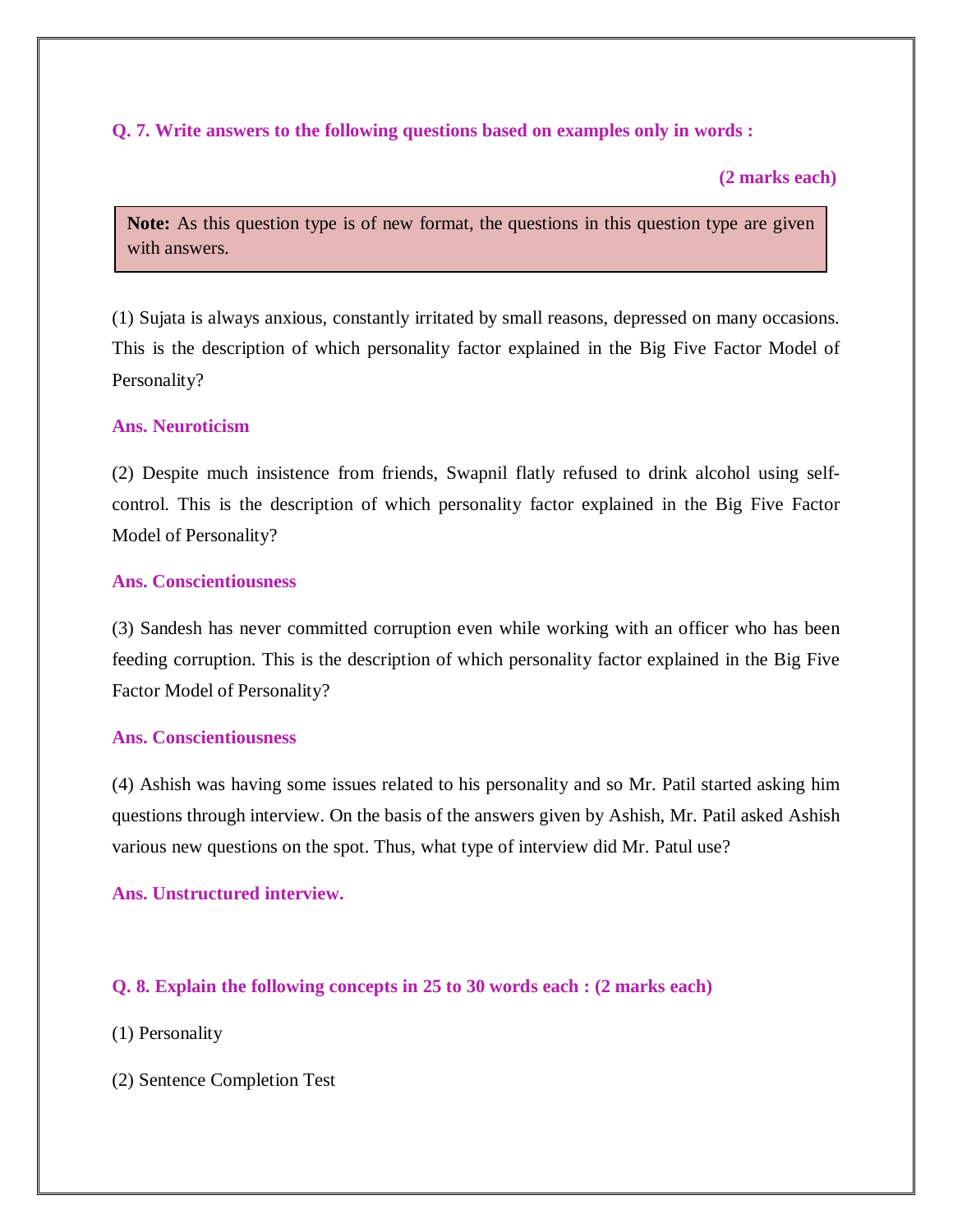- (3) Unstructured interview
- (4) Conscientiousness
- (5) Neuroticism
- (6) Openness to experience
- (7) Agreeableness
- (8) Projective techniques

# **Q. 9. Answer the following questions in 150 to 200 words each : (10 marks)**

- (1) Explain the Big Five Factor Model of personality.
- (2) Explain the factors affecting personality.
- (3) What is meant by personality? Explain various methods for the measurement of personality.

(4) What is meant by personality? Explain various perspectives of perspectives of studying personality.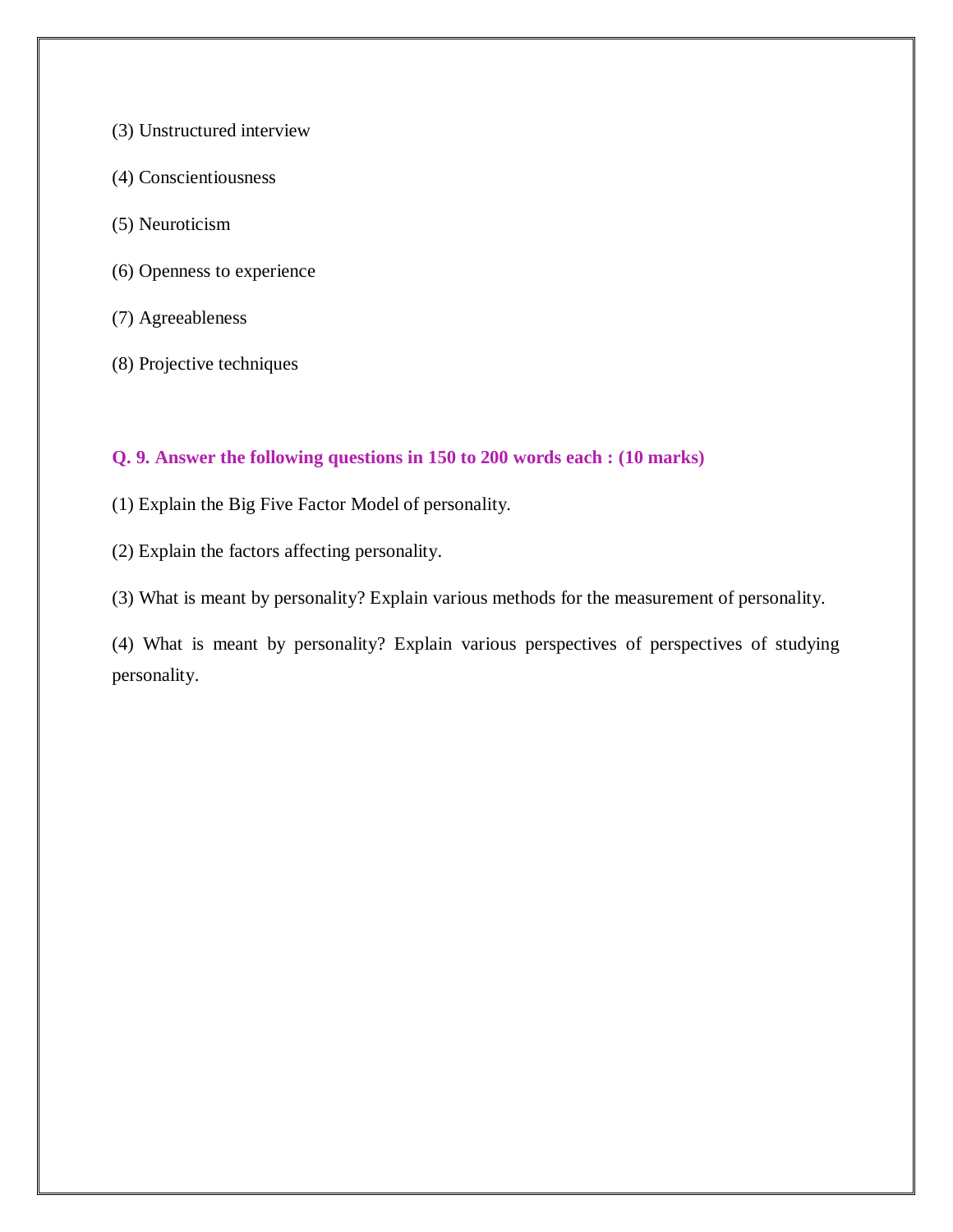# **Chapter 4 : Cognitive Processes**

**Q.1. Complete the following statements by selecting the appropriate words given in the brackets : (1 mark each)** 

(1) When we select few stimuli from the environment and bring them into the center of our awareness, it is called …………….

(attention, perception, thinking)

(2) Ivan Pavlov is known for explaining learning by ………………….

(classical conditioning, operant conditioning, observation)

(3) When we organize the information from the environment, group them and give some meaning, that process is called ……………………..

(attention, perception, thinking)

(4) In operant conditioning the experiment was conducted on ………………..

(dog, rat, monkey)

(5) The change in the behaviour due to practice or experience is known as …………………….

(perception, thinking, learning)

| Group 'A'                     | Group 'B'                     |
|-------------------------------|-------------------------------|
| (1) The sound of firecrackers | (a) Ivan Pavlov               |
| (2) Illumination              | (b) Distraction of attention  |
| (3) Instrumental conditioning | (c) Learning by assimilation  |
| (4) Jean Piaget               | (d) Step in creative thinking |
|                               | (e) B.F. Skinner              |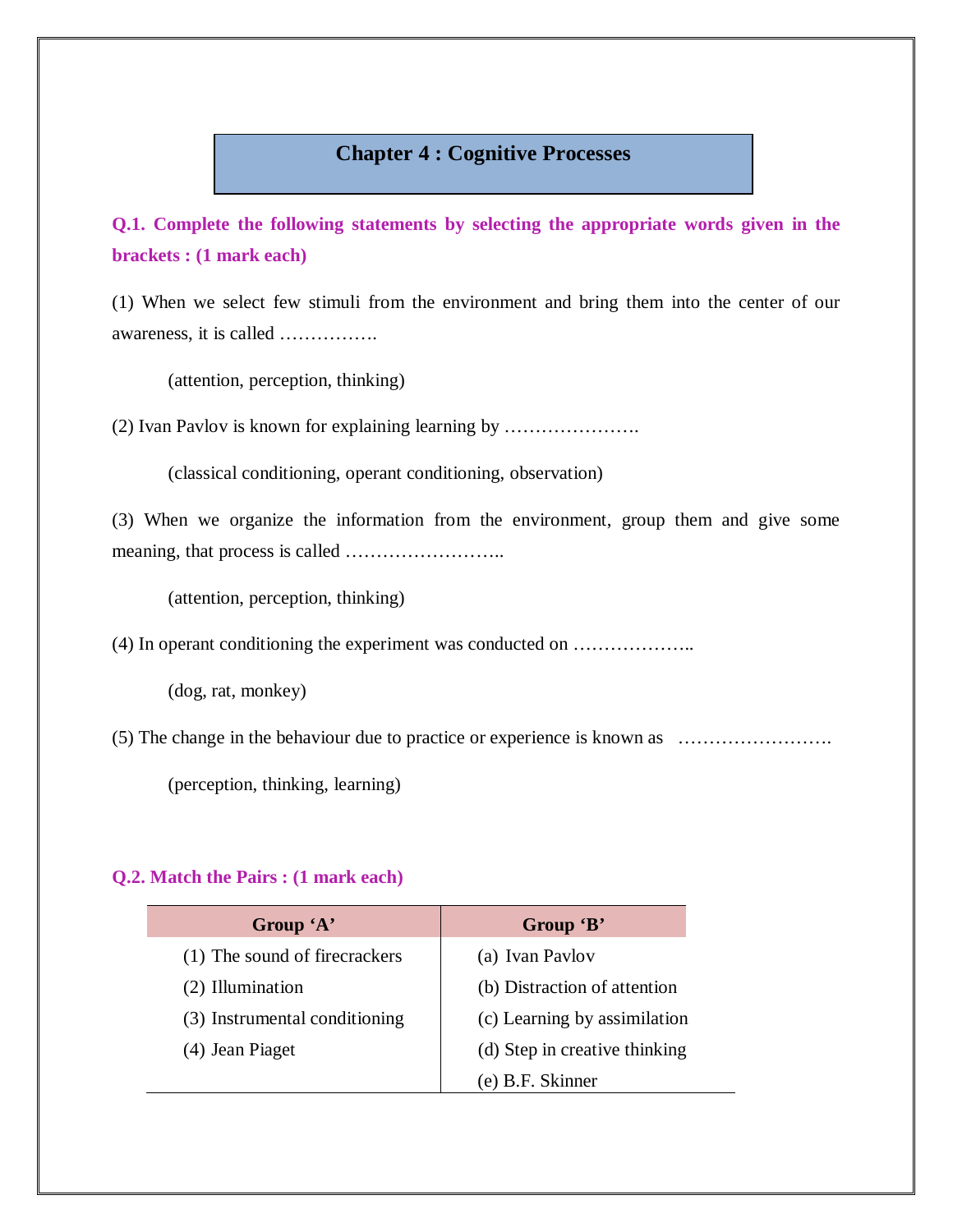(1) The theory of operant conditioning explains the relation between the behaviour and consequences.

(2) B.F. Skinner is known as the Father of the theory of 'Classical Conditioning'.

(3) Perception is possible without the past experience.

#### **Q.4. Answer the following questions in one sentence each : (1 mark each)**

- (1) Which is the first step in the creative thinking?
- (2) Which is the last step in the creative thinking?
- (3) Which animal was experimented with in the classical conditioning theory of learning?
- (4) What is a coded internal sensation?

(5) By what name is the process of assigning meaning to a sensation based on the past experience is known?

#### **Q. 5. Answer the following questions in 25 to 30 words each : (2 marks each)**

- (1) Explain the meaning of fluctuation of attention in your own words.
- (2) Explain the nature of division of attention on the basis of your personal experience.
- (3) Explain the learning by the cognitive processes.
- (4) Explain the stage of incubation in creative thinking.
- (5) Explain the element of language in the process of thinking.
- (6) Explain the phenomenon of top down processing in perception with suitable two examples.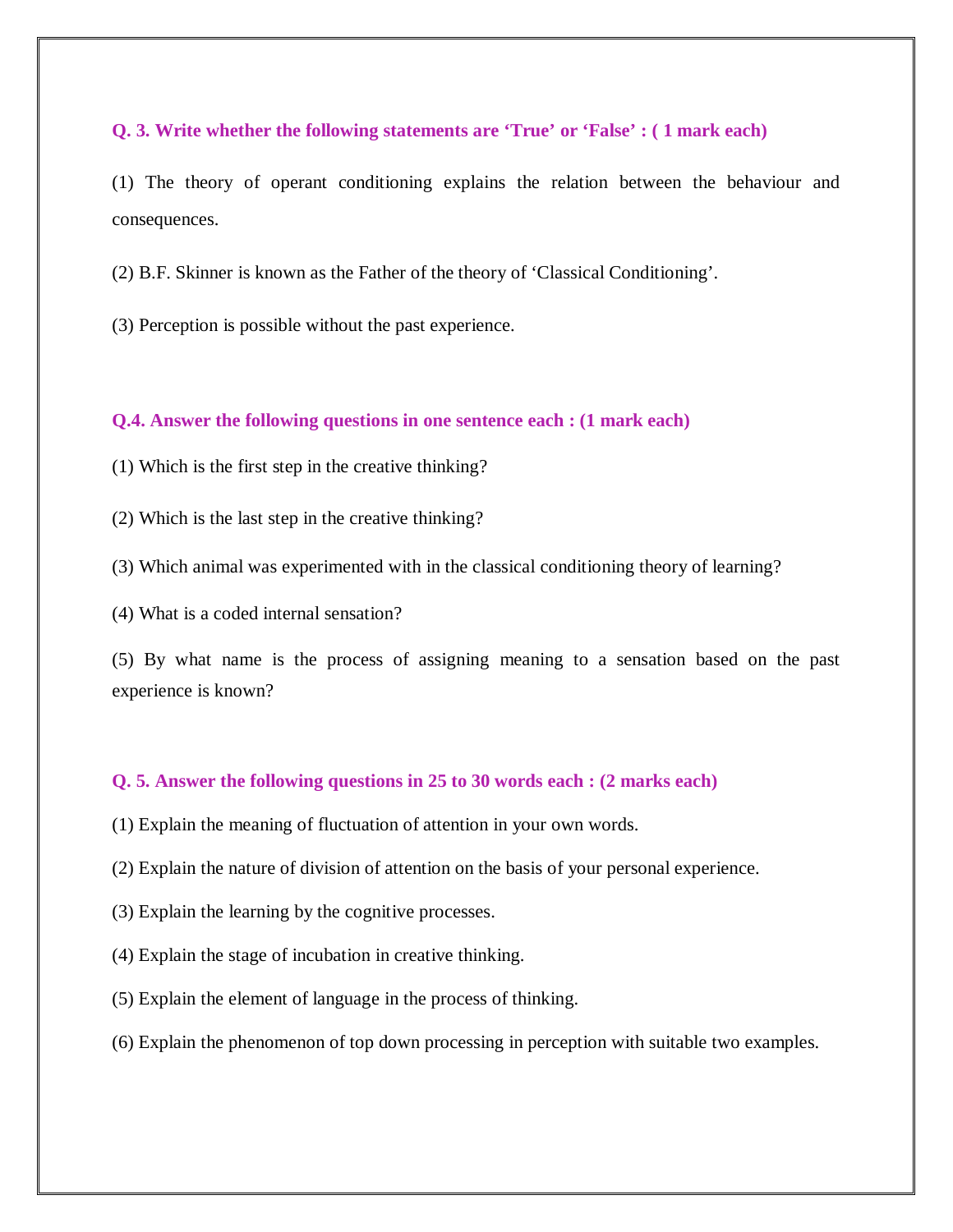**Q. 6. Write short notes on the following topics in 50 to 60 words each : (3 marks each)** 

- (1) Span of attention
- (2) Division of attention
- (3) Classical conditioning theory of learning
- (4) Learning by operant conditioning
- (5) Learning by assimilation and accommodation

# **Q. 7. Write answers to the following questions based on examples only in words :**

 **(2 marks each)**

Note: As this question type is of new format, the questions in this question type are given with answers.

(1) Kavita, who cries due to the pain caused by the injection, now also starts crying when she sees the hospital building. Name the process of learning described.

### **Ans. Classical conditioning.**

(2) Realizing that parents appreciate helping the needy, Sanjay learned to always help the needy as much as possible so that he can be appreciated by the parents. Name the process of learning described.

### **Ans. Operant conditioning**

(3) Saket's mother punished him for not completing his studies on time. Saket learned to complete the study on time so that such punishment would not happen again in future. Name the process of learning described.

### **Ans. Operant conditioning**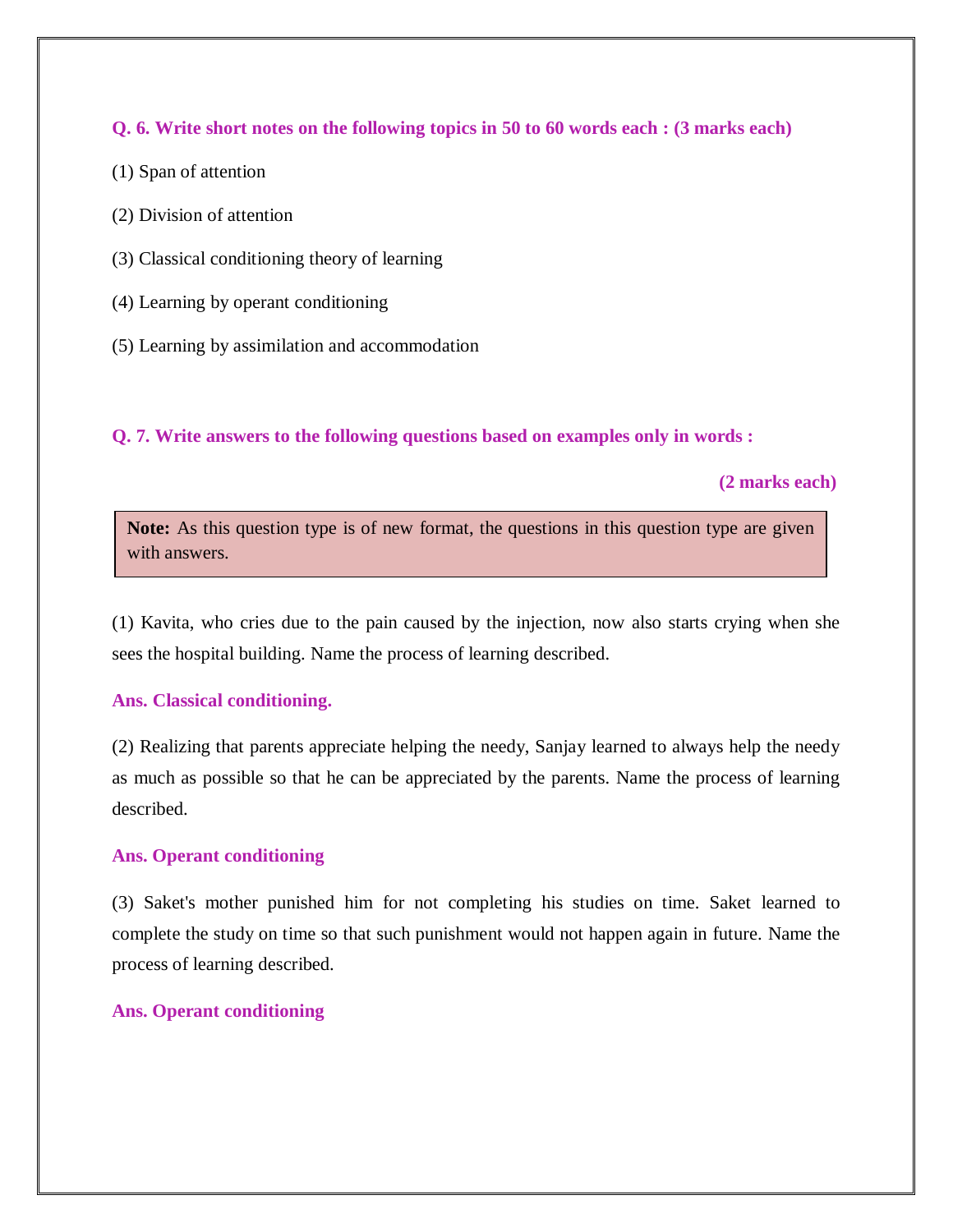**Q. 8. Explain the following concepts in 25 to 30 words each : (2 marks each)** 

- (1) Attention
- (2) Perception
- (3) Learning
- (4) Illumination
- (5) Schema
- (6) Bottom up processing

**Q. 9. Answer the following questions in 80 to 100 words each with the help of the given points : (5 marks each)** 

(1) Explain the stages of creative thinking.

**Points :** (i) Preparation (ii) Incubation (iii) Illumination (iv) Verification.

(2) Explain the laws of perceptual organization

**Points :** (i) Law of proximity (ii) Law of similarity (iii) Law of continuity (iv) Law of closure

(3) Explain the core elements of thinking.

**Points :** (i) Mental representation (ii) Concept (iii) Schema (iv) Language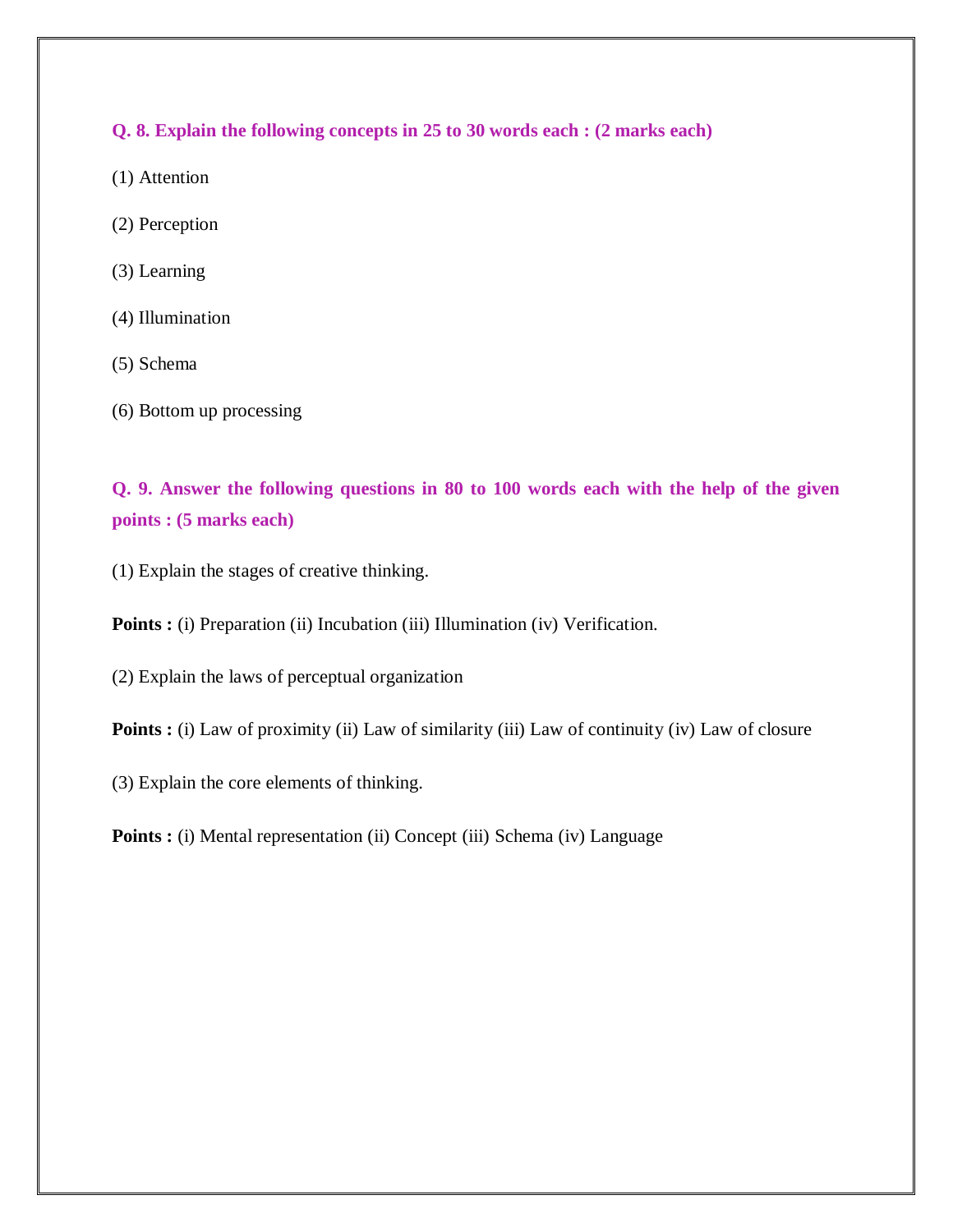# **Chapter 5 : Emotions**

**Q.1. Complete the following statements by selecting the appropriate words given in the brackets : (1 mark each)** 

(1) ……………. is combination of bodily arousal, expressive behaviour, thoughts and feelings.

*(Response, Reaction, Emotion)*

(2) According to James Lang we first experience …………………. then emotions.

*(physical arousal, feelings, thoughts)*

(3) Emotions is used as …………………….. to control others.

*(weapon, measure, opportunity)*

(4) When you allow another person to exploit you, you are a victim of ……………….. abuse.

*(physical, emotional, social)*

(5) Exercise releases …………………. which makes you feel good as a stress buster.

*(endorphins, thyroxin, insulin)*

#### **Q.2. Match the Pairs : (1 mark each)**

| Group 'A'            | Group 'B'           |
|----------------------|---------------------|
| (1) Paul Ekman       | (a) Relaxation      |
| (2) Anger management | (b) Fight of flight |
|                      | (c) Basic emotions  |

# **Q. 3. Write whether the following statements are 'True' or 'False' : ( 1 mark each)**

- (1) Emotional wellbeing is not easily observable.
- (2) You should feel guilty for standing up for yourself.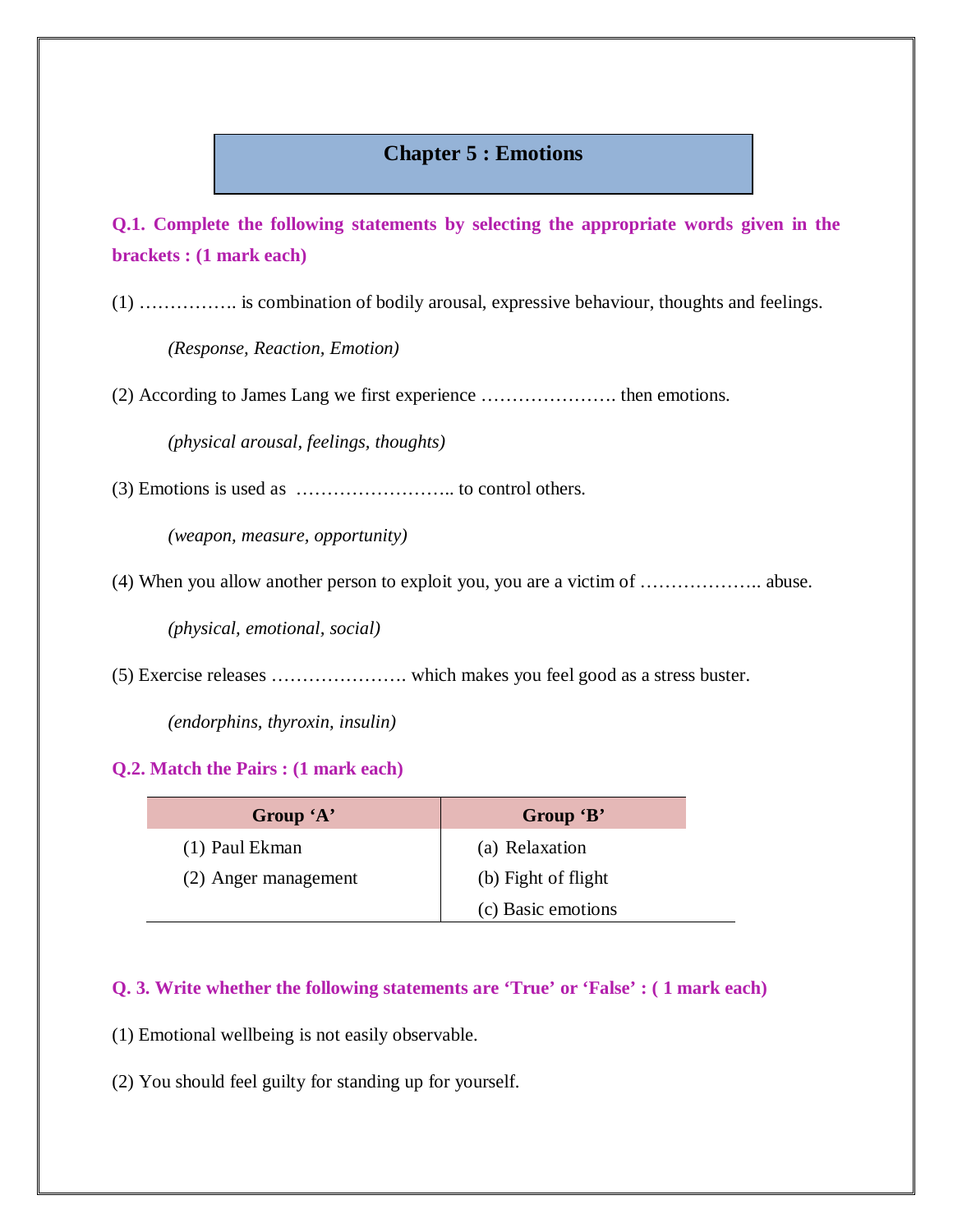(3) Low serotonin is closely linked with severe case of clinical depression.

#### **Q.4. Answer the following questions in one sentence each : (1 mark each)**

- (1) From which Latin word is the English word 'Emotion' derived?
- (2) What is meaning of the word 'Emover'?
- (3) Who has described the wheel of emotions?

#### **Q. 5. Answer the following questions in 25 to 30 words each : (2 marks each)**

- (1) Explain the facial feedback hypothesis.
- (2) Explain the physiological changes during emotions.
- (3) Explain the types of emotional abuse.
- (4) Explain in your own words the technique of relaxation that is used to manage anger.

#### **Q. 6. Write short notes on the following topics in 50 to 60 words each : (3 marks each)**

- (1) Plutchik's model of emotions
- (2) Benefits of emotional well being.
- (3) Triggers of anger
- (4) Cannon Bard theory of emotions
- (5) Schachter and Singer's Two Factor theory of emotions
- (6) The way brain works when you are angry.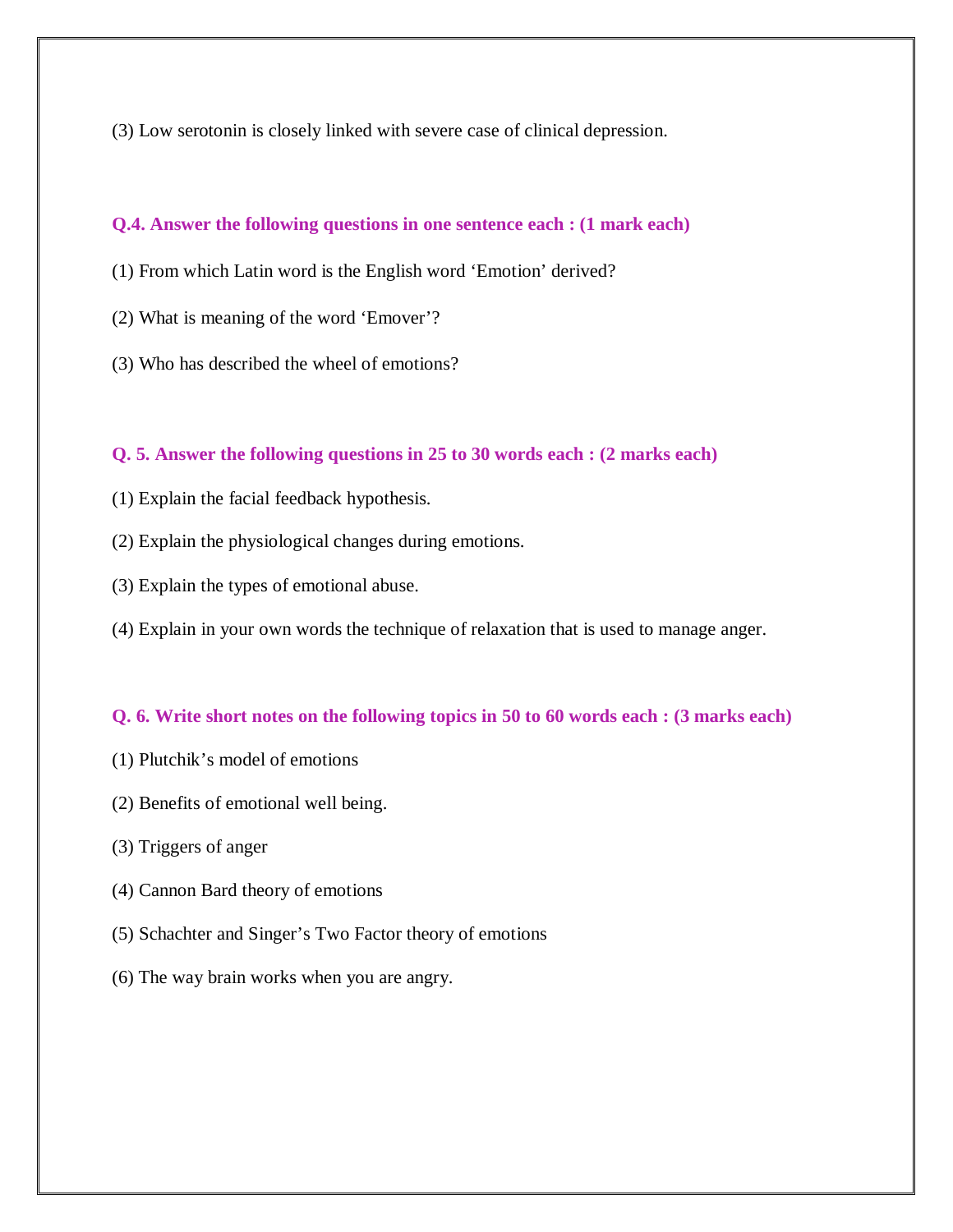# **Q. 7. Write answers to the following questions based on examples only in words :**

#### **(2 marks each)**

Note: As this question type is of new format, the questions in this question type are given with answers.

(1) Ajay practices swimming daily and consumes healthy diet to maintain emotional well-being. What type of technique has Ajay used to maintain emotional well-being?

#### **Ans. Physical.**

(2) Sangeeta tries to be happy by thinking positively in the present without being saddened by the bitter experiences of the past. At what level does Sangeeta try to maintain emotional wellbeing?

#### **Ans. Emotional**

(3) Dr. Anuradha pays for the education of the children of the needy staff working in her hospital. What type of technique does Dr. Anuradha use to maintain emotional well-being?

#### **Ans. Social**

#### **Q. 8. Explain the following concepts in 25 to 30 words each : (2 marks each)**

- (1) Emotion
- (2) Emotional abuse
- (3) Emotional well being
- (4) Reassessment Effective anger management technique
- (5) Relaxation Effective anger management technique
- (6) Reality check Effective anger management technique.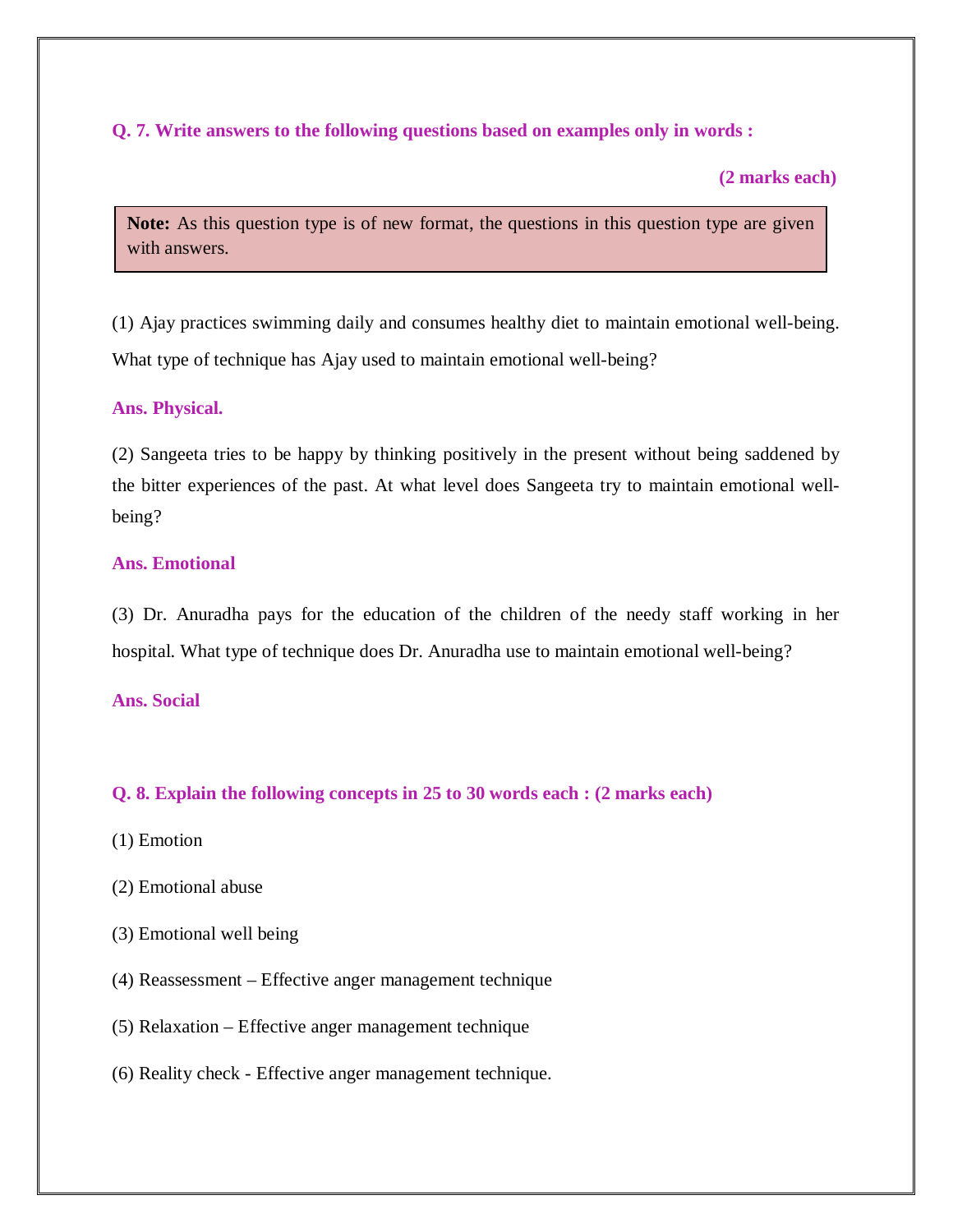# **Q. 9. Answer the following questions in 80 to 100 words each with the help of the given points : (5 marks each)**

(1) Explain the respond technique of anger management.

**Points :** (i) Consulting family member (2) Engage talk with the other party (iii) Active listening (4) Speaking assertively

(2) Explain the benefits experienced by an individual who is high on emotional well being.

**Points :** (i) Consulting family member (2) Engage talk with the other party (iii) Active listening (4) Speaking assertively

(3) Explain the reassessment technique of anger management.

Points : (i) Taking responsibility for your anger (2) Changing the direction of thoughts (iii) Developing empathy (4) Using compassion.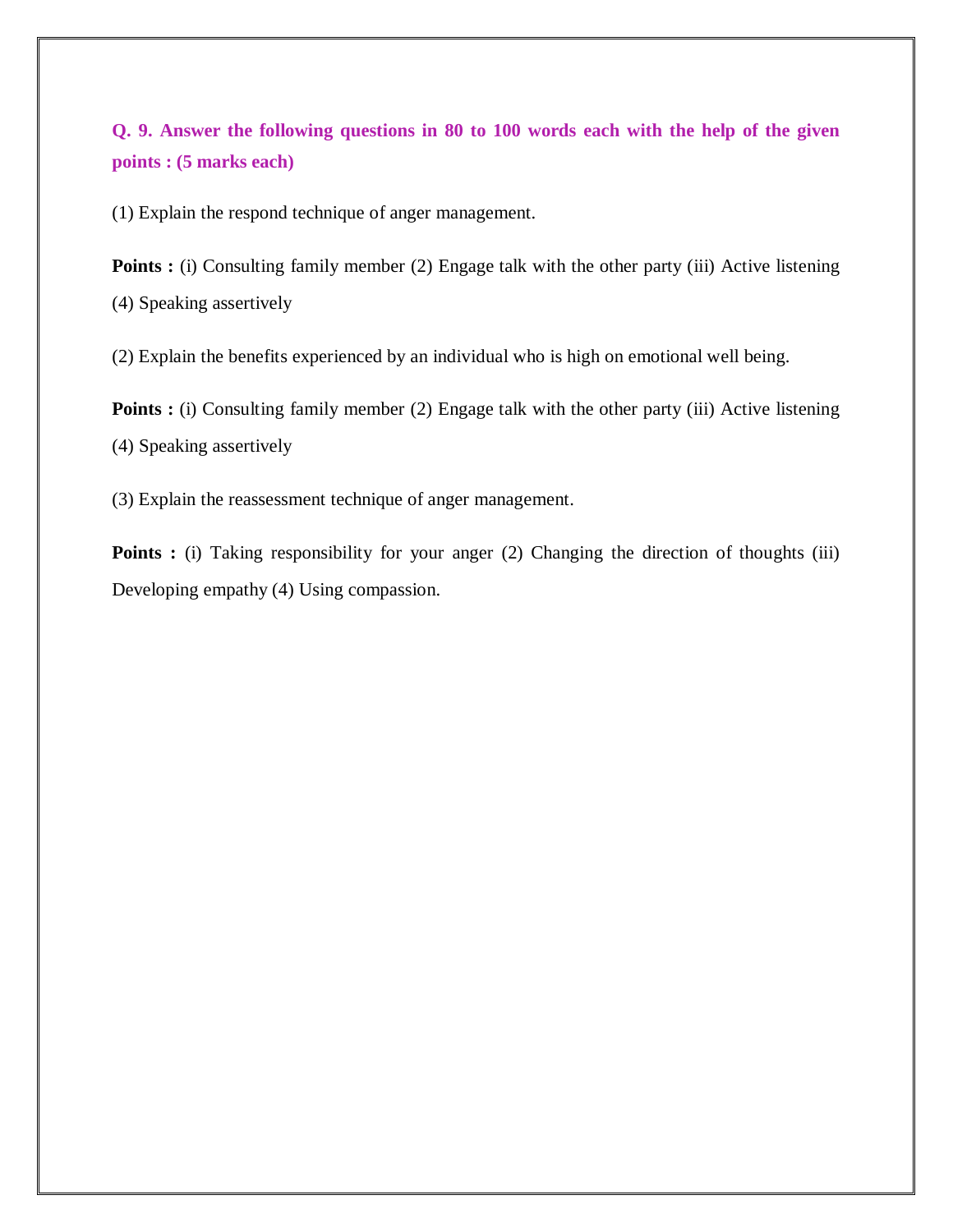# **Chapter 6 : Psychological Disorders**

**Q.1. Complete the following statements by selecting the appropriate words given in the brackets : (1 mark each)** 

(1) …………………. is the present system for classification of mental disorders.

(DSM-5, WHO, APA)

(2) Term schizophrenia was first used by ………………………

(Albert Ellis, Eugen Bleuler, John Travis)

(3) World Health Organization has developed ………………….. for classification of all types of disorders.

(ICD, DSM, MCA)

(4) We find alternate phases of depression and mania in ……………………. disorder.

(depressive, bipolar, anxiety)

| Group 'A'          | Group 'B'                                  |
|--------------------|--------------------------------------------|
| $(1)$ Phobia       | (a) Sad feelings for a long period of time |
| $(2)$ DSM-5        | (b) Wellness                               |
| $(3)$ ICD-11       | (c) Schizophrenia                          |
| (4) Engene Bleuler | $(d)$ 2019                                 |
| $(5)$ John Travis  | (e) Illogical fear                         |
|                    | (f) $2013$                                 |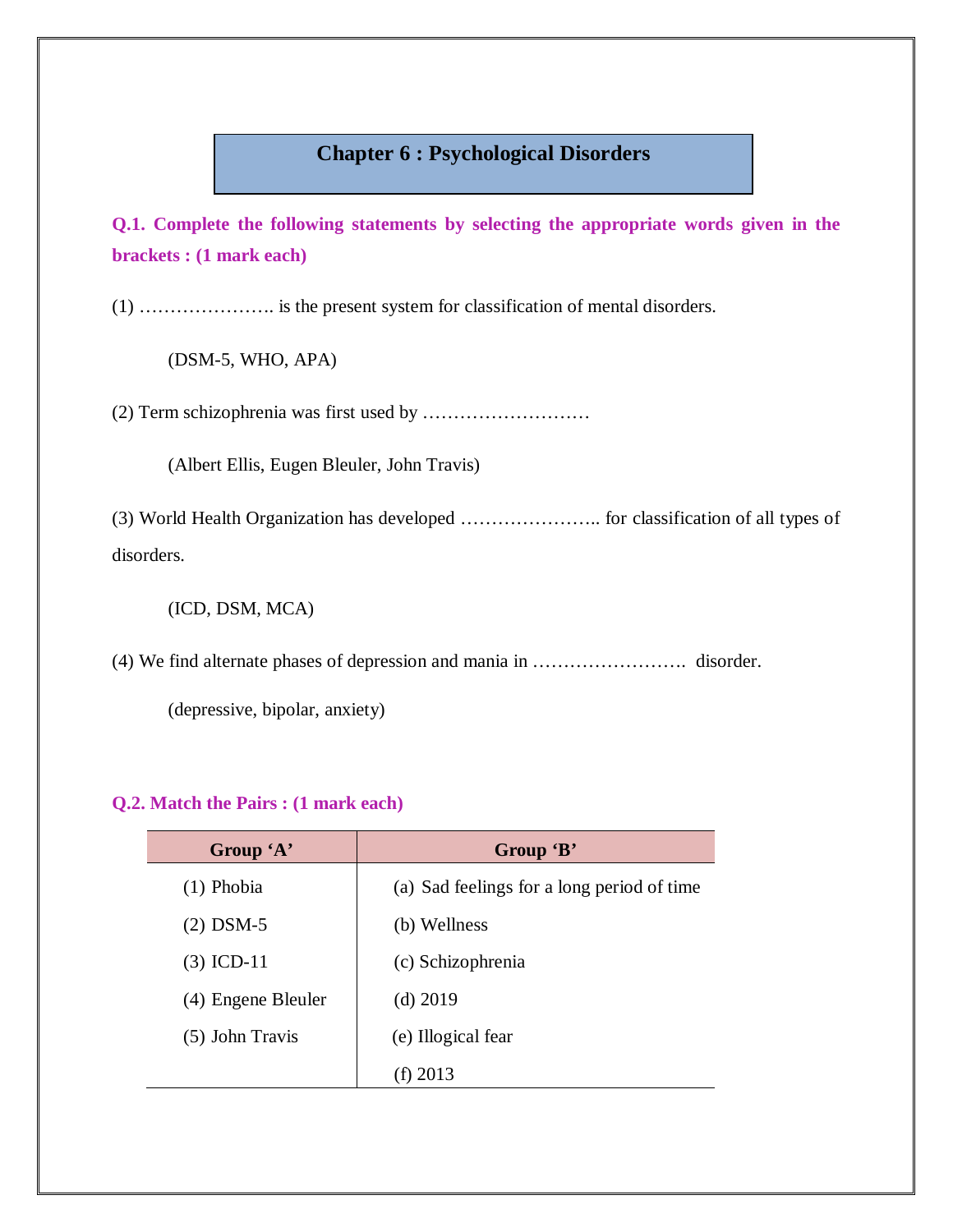- (1) Schizophrenia is a not a serious psychological disorder.
- (2) DSM classification system is developed by World Health Organization.
- (3) Socially and culturally deviant behavior is a symptom of mental disorder.

#### **Q.4. Answer the following questions in one sentence each : (1 mark each)**

- (1) From which Latin word is the term anxiety derived?
- (2) What do you call the fear that you experience unnecessarily in a non threatening situation?

(3) In which disorder does the person experience the alternate phases of excitement and depression?

- (4) Which is the first stage of post traumatic stress disorder?
- (5) What is meant by the term Phren?
- (6) What is meant by the term Schizein?

#### **Q. 5. Answer the following questions in 25 to 30 words each : (2 marks each)**

- (1) What is meant by bipolar disorder?
- (2) Explain the symptoms of generalized anxiety disorder.
- (3) Explain the symptoms of drug addiction in your own words.
- (4) Explain the negative symptoms of schizophrenia.
- (5) Explain the red flags indicating the need for the professional help.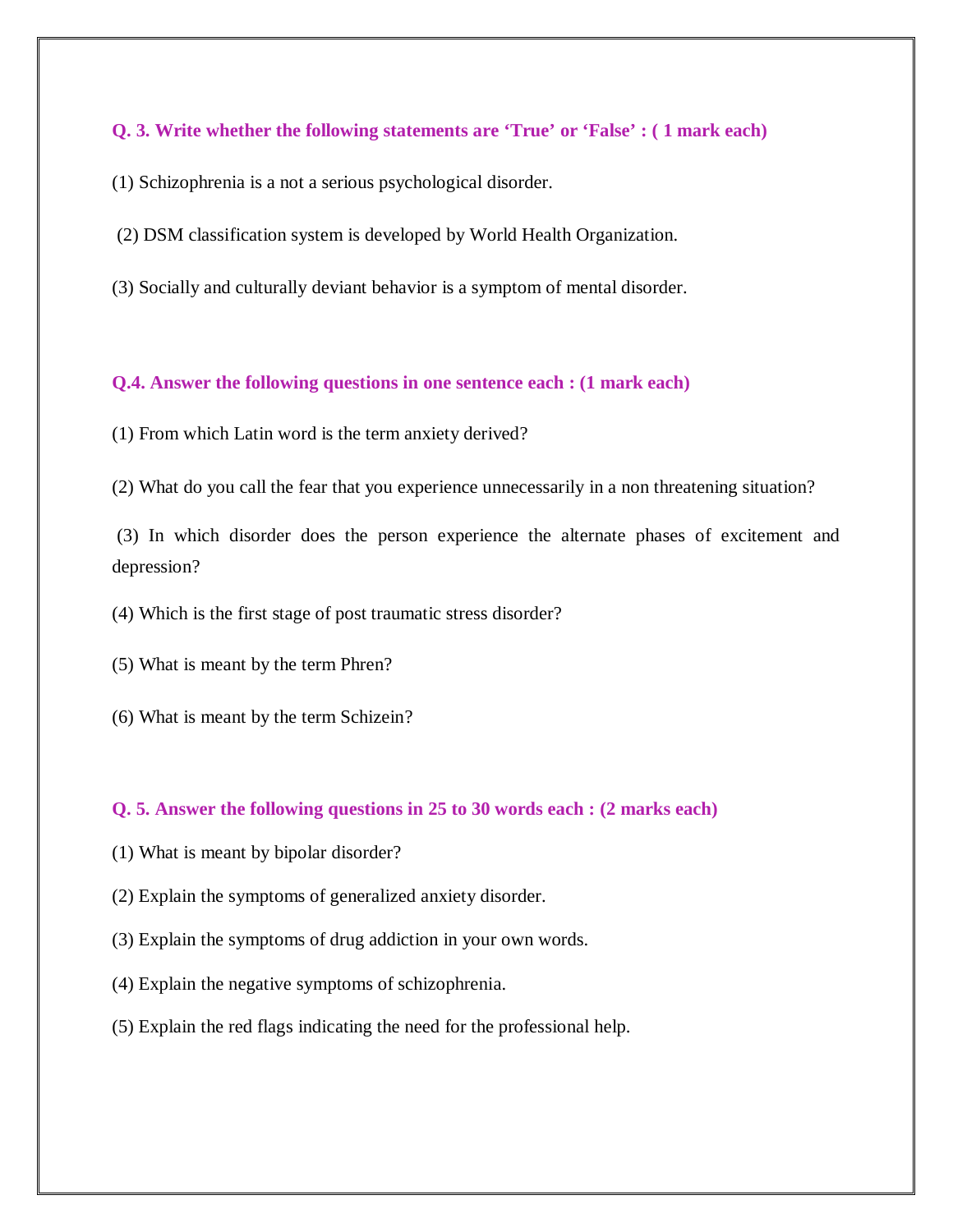**Q. 6. Write short notes on the following topics in 50 to 60 words each : (3 marks each)** 

- (1) Drug addiction
- (2) Mental wellness
- (3) Phobia
- (4) Depressive disorder
- (5) Three stages of post traumatic stress disorder
- (6) Generalized anxiety disorder
- (7) Bipolar disorder
- (8) Alcoholic Anonymous

### **Q. 7. Write answers to the following questions based on examples only in words :**

 **(2 marks each)**

Note: As this question type is of new format, the questions in this question type are given with answers.

(1) Swati has been terrified of entering the elevator for the past year, cutting off her limbs and sweating profusely. These are the symptoms of which psychological disorder?

#### **Ans. Phobia.**

(2) Rohan has been saying for the last year that someone is trying to kill him. He often screams for no reason and shows no expression on his face. These are the symptoms of which psychological disorder?

#### **Ans. Schizophrenia.**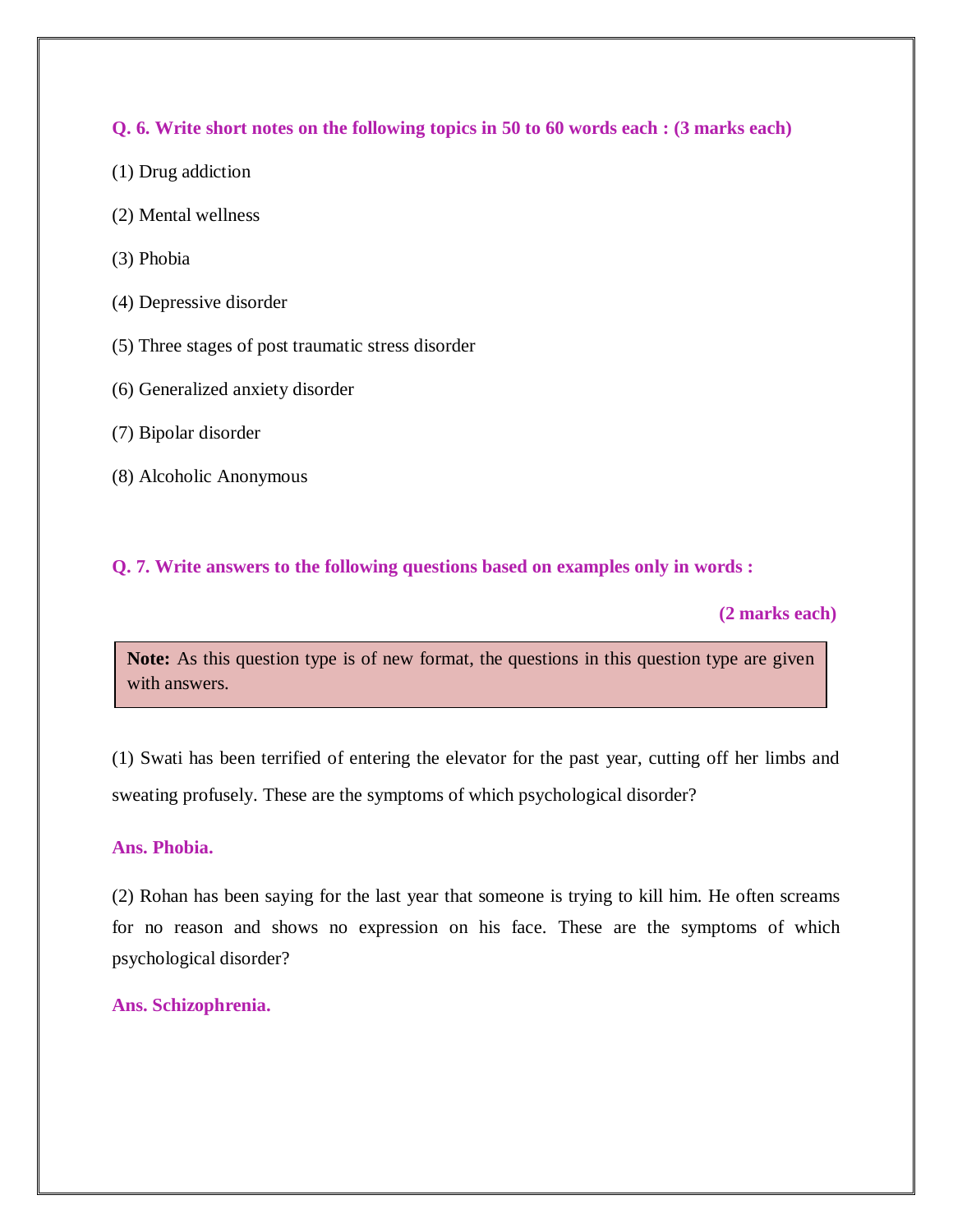(3) Chetan has been drinking heavily for the last several years. He doesn't pay attention to any of his work. His repeated attempts to stop drinking do not alleviate the problem. These are the symptoms of which psychological disorder?

### **Ans. Substance related / Addictive disorder**

(4) Dinesh has not been able to focus on his work for the last one year. He also finds it difficult to remember important topics. Identify the criteria used to diagnose mental disorders in this example.

#### **Ans. Dysfunction**

### **Q. 8. Explain the following concepts in 25 to 30 words each : (2 marks each)**

- (1) Phobia
- (2) Hallucinations
- (3) Delusions
- (4) Suggestible stage
- (5) Recovery stage
- (6) DSM -5
- (6) ICD -11
- (7) Withdrawal symptoms
- (8) Depressive disorder
- (9) Syndrome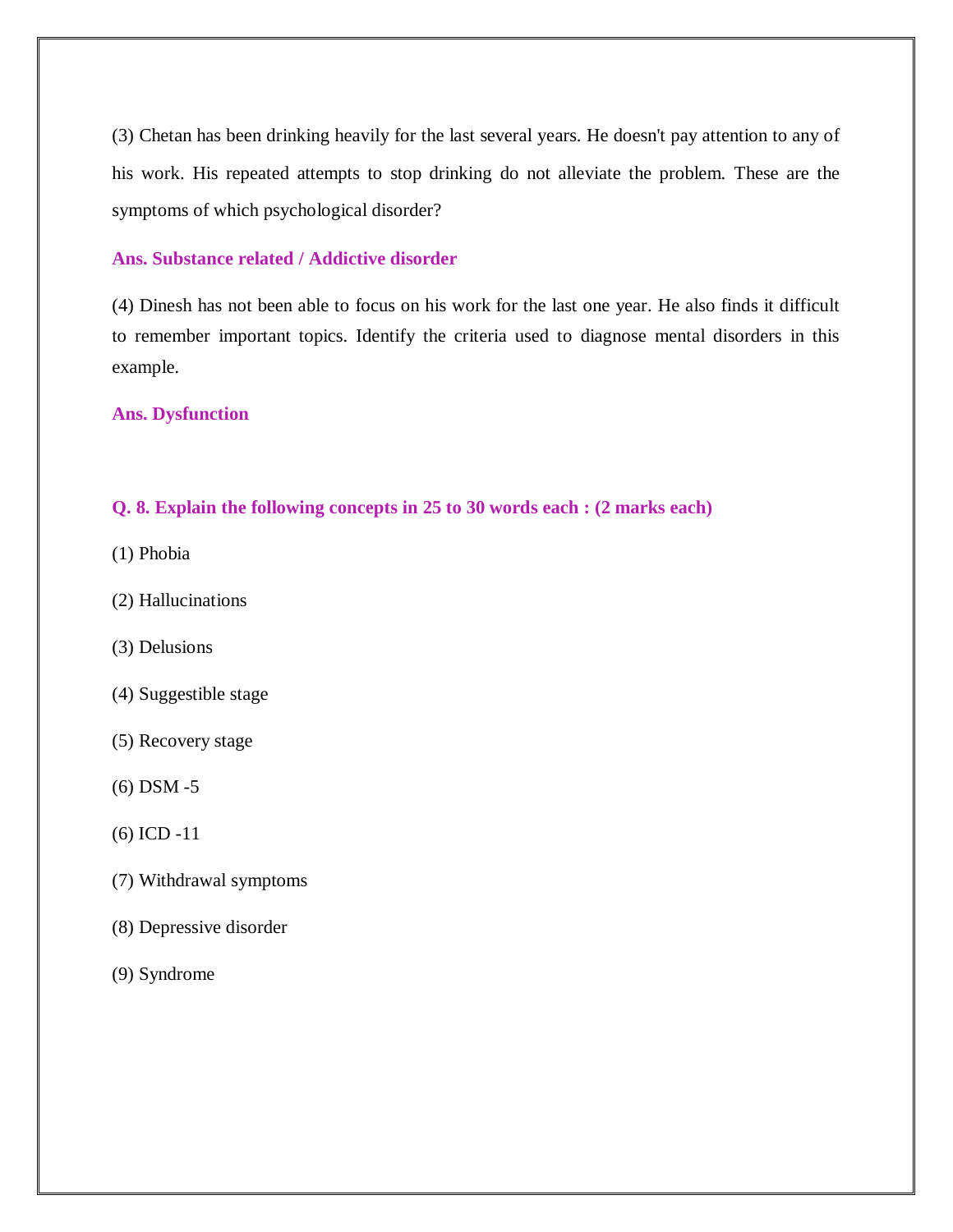# **Q. 9. Answer the following questions in 80 to 100 words each with the help of the given points : (5 marks each)**

(1) Explain the criteria for diagnosing psychological disorders.

**Points :** (i) Clinically significant syndrome (2) Distress and impairment (iii) Dysfunction (4) Socially or culturally deviant behaviour is not a sign of mental disorder.

(2) Explain the positive symptoms of schizophrenia.

**Points :** (i) Hallucinations (2) Delusions (iii) Disorganized speech (4) Incongruent affect

(3) Describe the post traumatic stress disorder.

**Points :** (i) Meaning (ii) Shock stage (iii) Suggestible stage (iv) Recovery stage.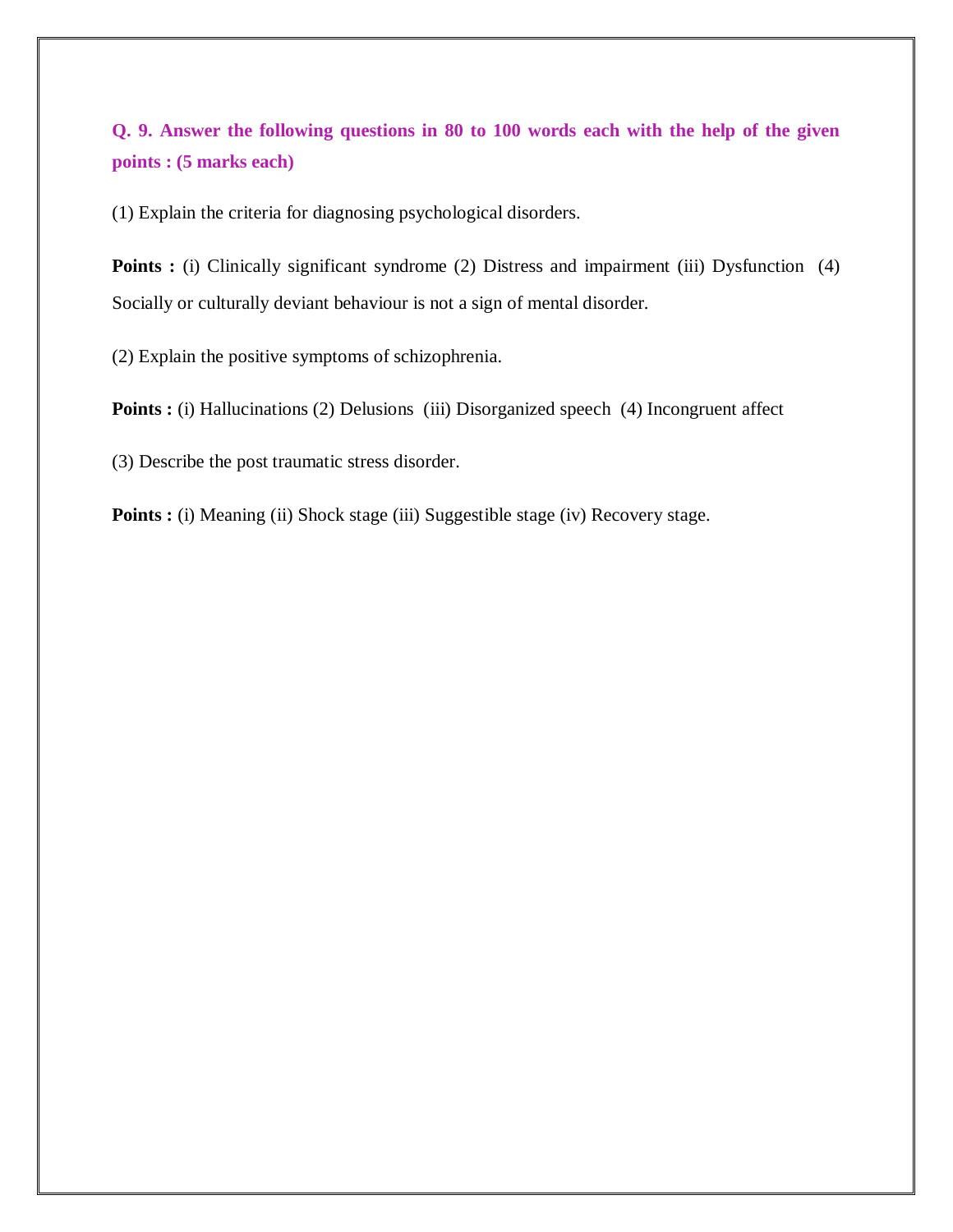# **Chapter 7 : First Aid in Mental Health**

**Q.1. Complete the following statements by selecting the appropriate words given in the brackets : (1 mark each)** 

(1) One of the major obstacles to getting help from a mental health professional is the …………………. attached to mental illness.

(policy, stigma, society)

(2) Friends and family are not suitable for ………………………

(solving problems, giving solutions, professional help)

(3) In our culture the ………………….. of individual is considered to be the reflection of one's family.

(intelligence, behaviour, status)

(4) Individuals who experience ……………………. commonly have a negative thinking style.

(depression, phobia, acute stress)

| Group 'A'                          | Group 'B'                       |
|------------------------------------|---------------------------------|
| $(1)$ Anxiety                      | (a) Hurdle to receive treatment |
| (2) Superstition                   | (b) First Aid in Mental Health  |
| (3) ALGEE Action Plan              | (c) Shopping addiction          |
| (4) Compulsive purchasing of goods | (d) Parental divorce            |
|                                    | (e) Neurotransmitter            |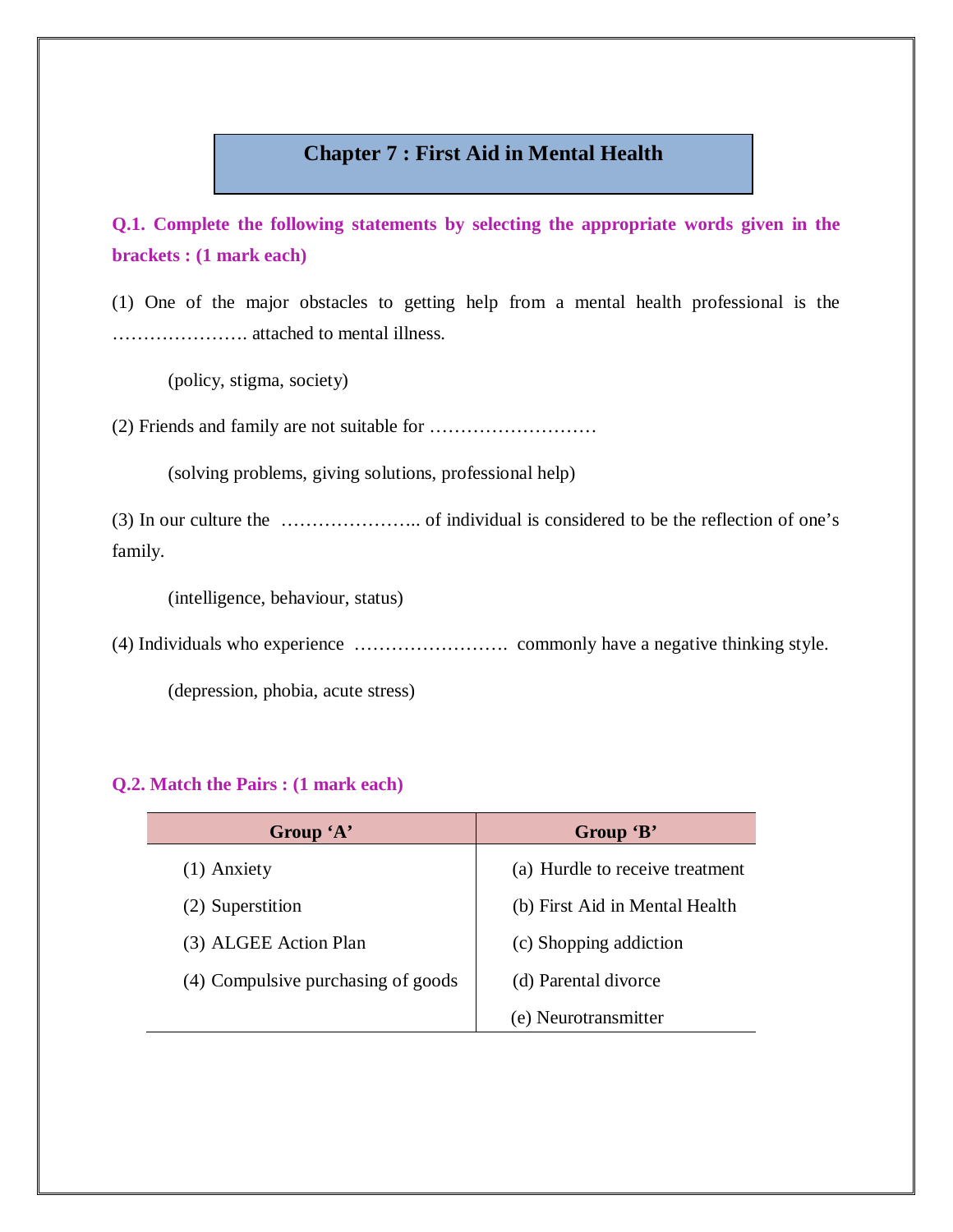(1) When a stressed person is expressing his / her feelings to use, we must immediately point out the mistakes in his / her speech.

(2) Only trained psychiatrists and counselors can suggest remedies for psychological illness.

(3) Mental health first aid proves beneficial to a person who is experiencing stress.

(4) Inability to stop oneself from the excessive use of internet is one form of addiction.

#### **Q.4. Answer the following questions in one sentence each : (1 mark each)**

(1) What is meant by listening non-judgmentally?

(2) With which aim has the institute SHUT set up?

#### **Q. 5. Answer the following questions in 25 to 30 words each : (2 marks each)**

(1) Write the physical symptoms of anxiety that need first aid.

(2) Write psychological symptoms of anxiety that need first aid.

(3) Explain the action of giving support and information from ALGEE Action Plan in your own words.

- (4) Explain in your own words the hurdles to receiving treatment for mental illness.
- (5) Explain in your own words the stigmas associated with mental illness.
- (6) Explain the factors contributing to anxiety.
- (7) Explain with suitable example the overdependence on internet.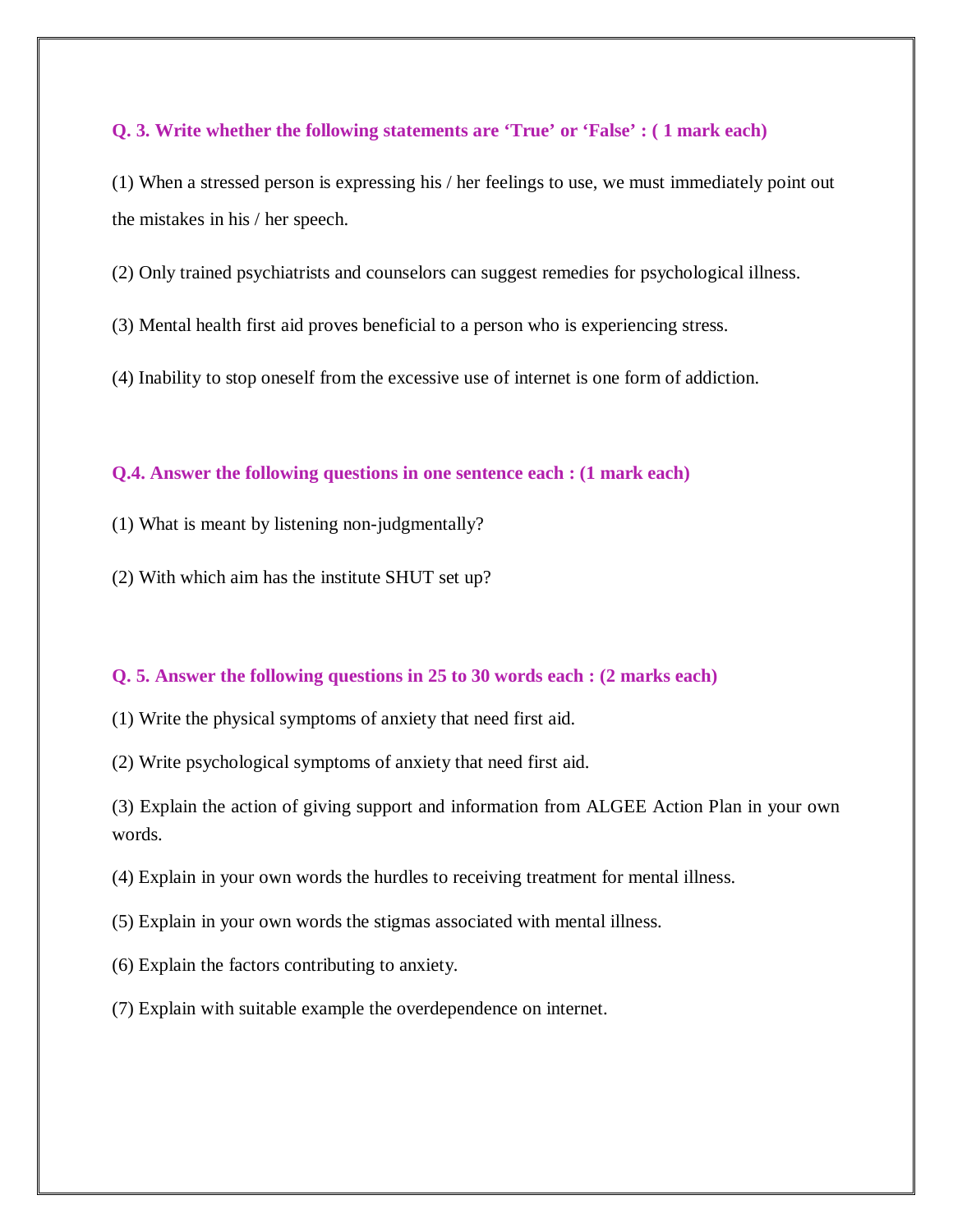**Q. 6. Write short notes on the following topics in 50 to 60 words each : (3 marks each)** 

- (1) Causes of anxiety disorder
- (2) 4-7-8 breathing technique
- (3) First Aid in Mental Health

**Q. 7. Write answers to the following questions based on examples only in words :** 

#### **(2 marks each)**

Note: As this question type is of new format, the questions in this question type are given with answers.

(1) Neha has a habit of buying unnecessary items frequently. No matter how hard she try, Prachi can't stop herself from buying unnecessary things. What kind of addiction is this?

### **Ans. Shopping addiction**

(2) Saket, who was often annoyed, was taken by his friends to an experienced counselor. Name the action from ALGEE Action Plan that was taken up by Saket's Friends.

### **Ans. Encouraging to get professional help**

### **Q. 8. Explain the following concepts in 25 to 30 words each : (2 marks each)**

- (1) Stigma Hurdle to receive treatment
- (2) Shame Hurdle to receive treatment
- (3) Procrastination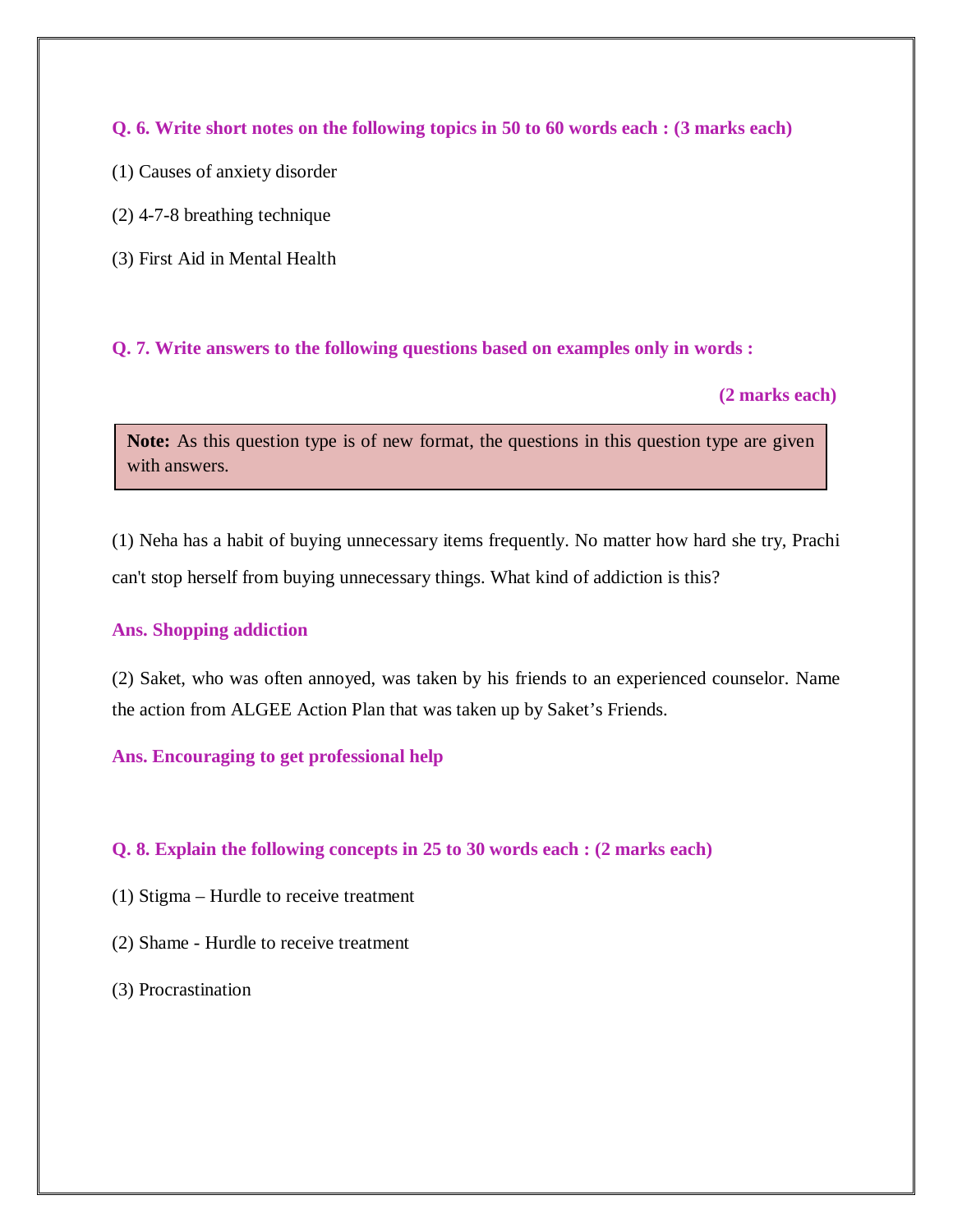# **Chapter 8 : Positive Psychology**

**Q.1. Complete the following statements by selecting the appropriate words given in the brackets : (1 mark each)** 

(1) …………………. is the father of positive psychology.

(Carver, Masten, Seligman)

(2) Barbara Fedrickson introduced the Broaden and ……………………… theory.

(build, emotion, learning)

(3) The belief that good things will happen is called as …………………..

(pessimism, resilience, optimism)

(4) The capacity to understand what the other person is experiencing is …………………….

(sympathy, empathy, emotion)

| Group 'A'                 | Group 'B'                   |
|---------------------------|-----------------------------|
| (1) Resilience            | (b) Positive aspect of life |
| (2) Mindfulness           | (b) Increases optimism      |
| (3) Positive psychology   | (c) State of awareness      |
| (4) Happiness             | (d) Overcomes hurdles       |
| (5) Recovery from illness | (e) Emotional resilience    |
|                           | (f) Physical resilience     |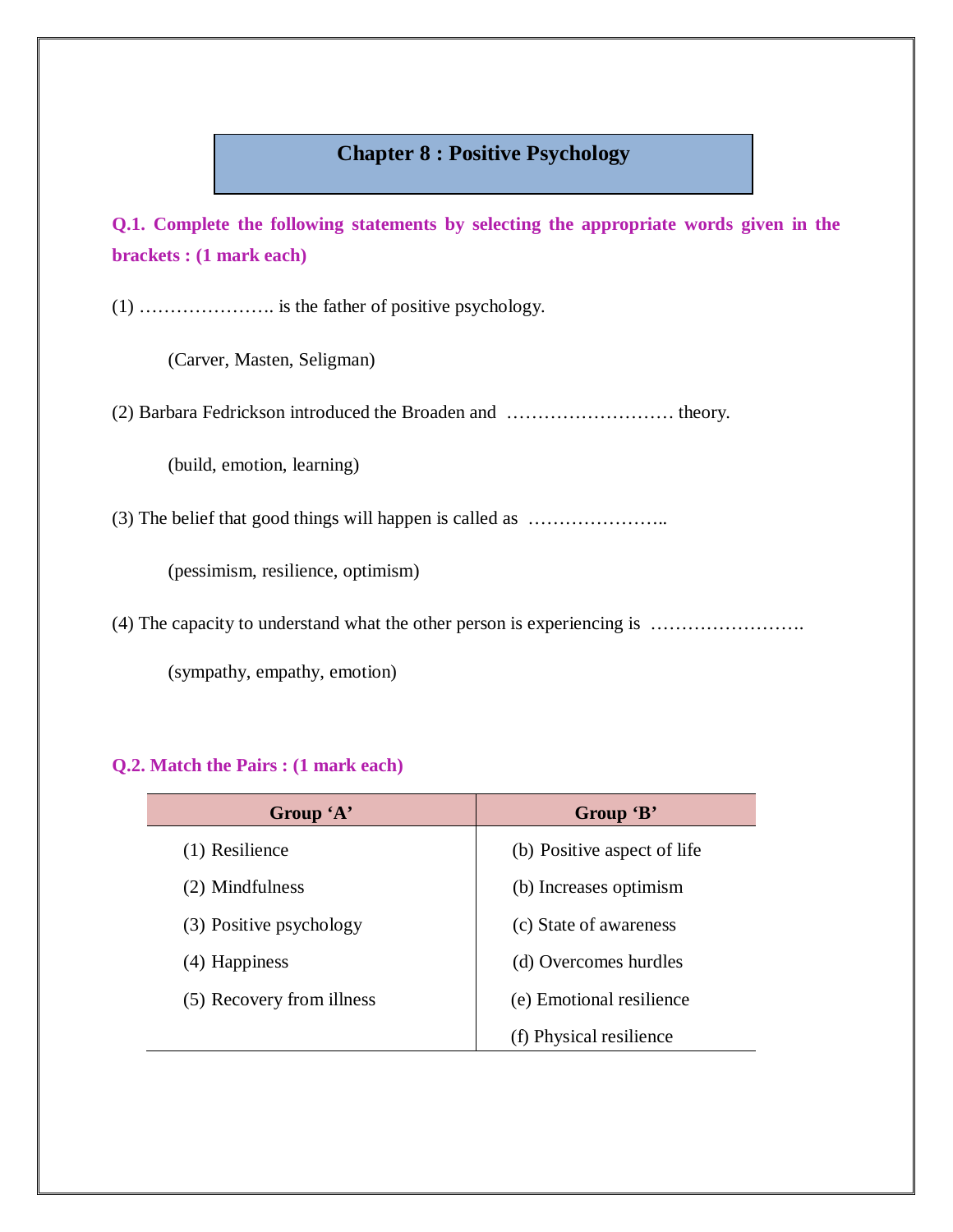- (1) Positive psychology is mainly related to the study of psychological disorders.
- (2) Empathy generates the feeling of being secured.
- (3) Resilience helps in reducing problems in interpersonal relations.
- (4) The capacity to understand what the other person is experiencing is sympathy.

### **Q.4. Answer the following questions in one sentence each : (1 mark each)**

- (1) What is meant by mindfulness?
- (2) What is meant by mindlessness?
- (3) Who is the Father of Positive Psychology?
- (4) Who has introduced Broaden and Build theory?

### **Q. 5. Answer the following questions in 25 to 30 words each : (2 marks each)**

- (1) Write in brief about the Broaden and Build theory.
- (2) Explain any two theories of happiness.
- (3) Explain any two methods to promote empathy.
- (4) Explain any two building blocks of resilience.

#### **Q. 6. Write short notes on the following topics in 50 to 60 words each : (3 marks each)**

- (1) Life above zero
- (2) Types of resilience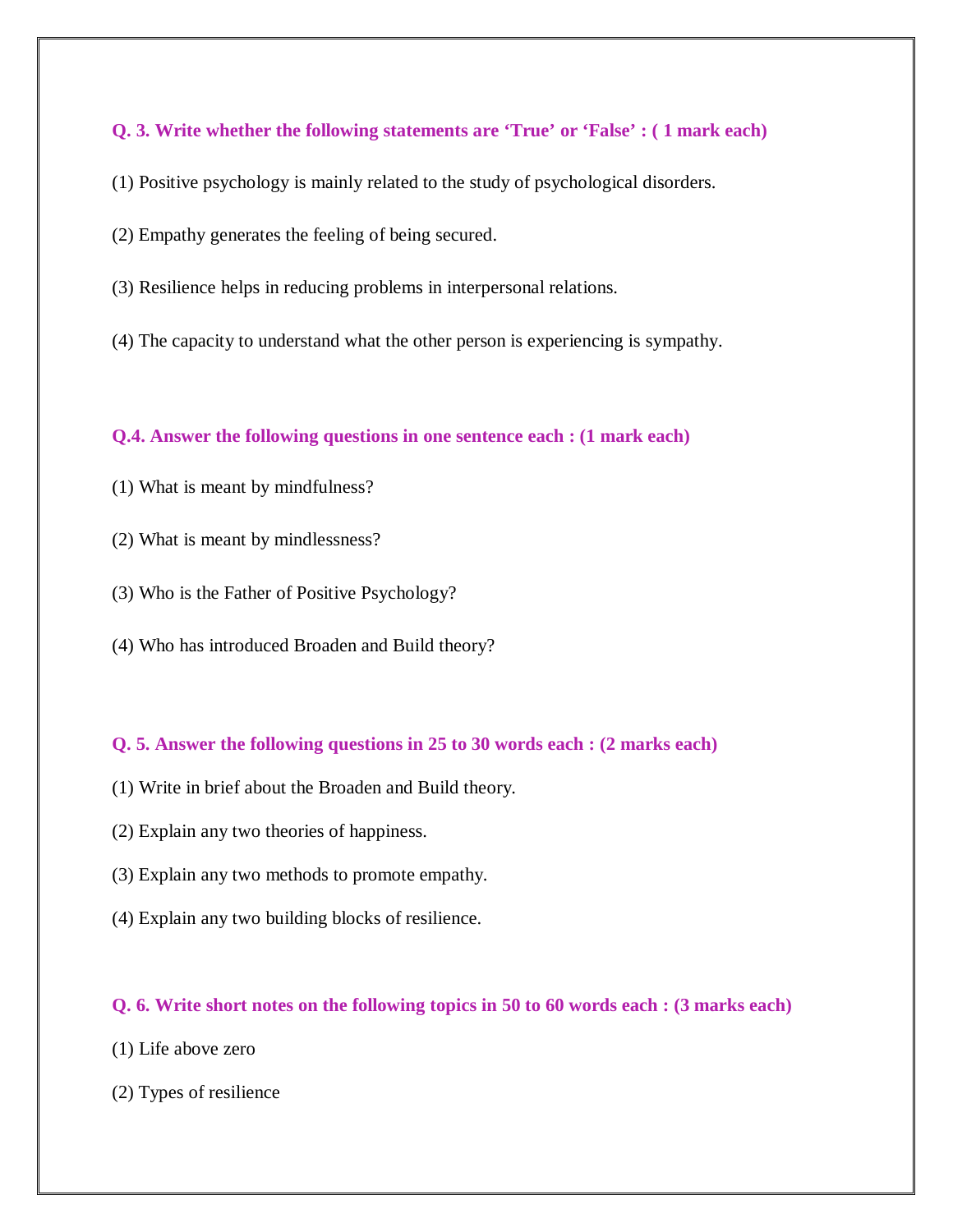### (3) Mindfulness meditation

#### **Q. 7. Write answers to the following questions based on examples only in words :**

 **(2 marks each)**

Note: As this question type is of new format, the questions in this question type are given with answers.

(1) While studying, Mahesh concentrates so much that he is not distracted by the things around him. What is the positive thing about Mahesh's behavior?

#### **Ans. Mindfulness**

(2) Sujata learned to write with her feet after losing her hand in an accident. What is positive about Sujata's behavior?

#### **Ans. Physical resilience**

(3) After her daughter died of cancer, Vasanta started a rehabilitation center for cancer patients. What is the positive thing about behavior of Vasanta?

#### **Ans. Empathy.**

(4) After spinal surgery, Monica recovered quickly from the illness and won first place in the state-level swimming competition. What kind of flexibility did Monica show?

#### **Ans. Physical resilience**

(5) Janardhan believes that the situation can be reversed with hard work, even though the storm has caused severe damage to agriculture. What is the positive thing about Janardhan's behavior?

#### **Ans. Optimism**